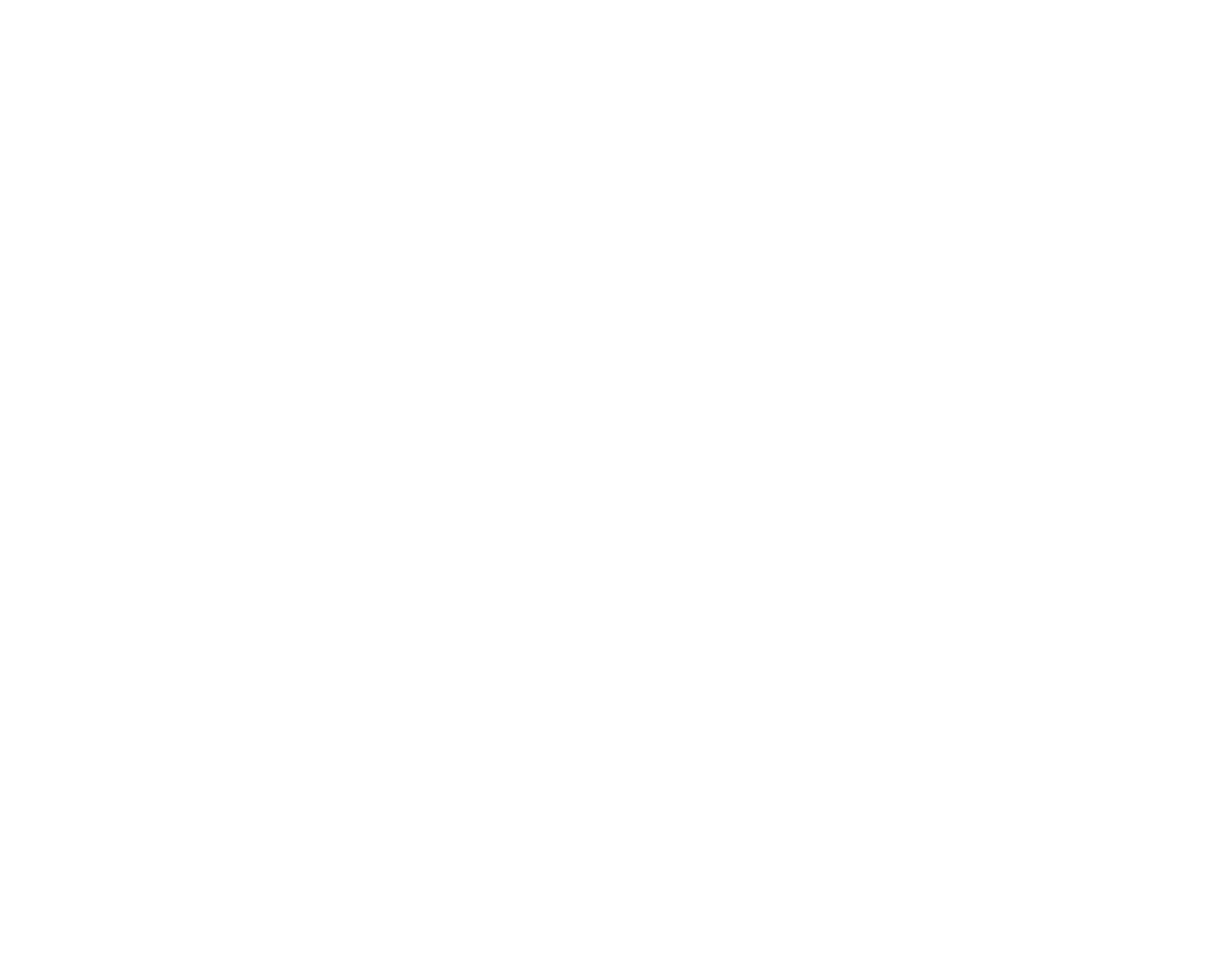# Survey Methodology

Total sample: 903

- 791 completes; 112 partially completed
- Margin of error +/- 3 points (typically bracketing 20 to 80 percent)

Access to survey

- Online through human resources, social media and newsletter 270 collected 9/14 – 10/12
- Online, in-office, prompted by lobby intercepts 410 collected 9/27 – 9/29
- Street and public space intercepts

223 collected 9/29 – 10/7

Results weighted to 52/48 percent male/female per Longitudinal Employer–Household Dynamics (LEHD) data from the US Census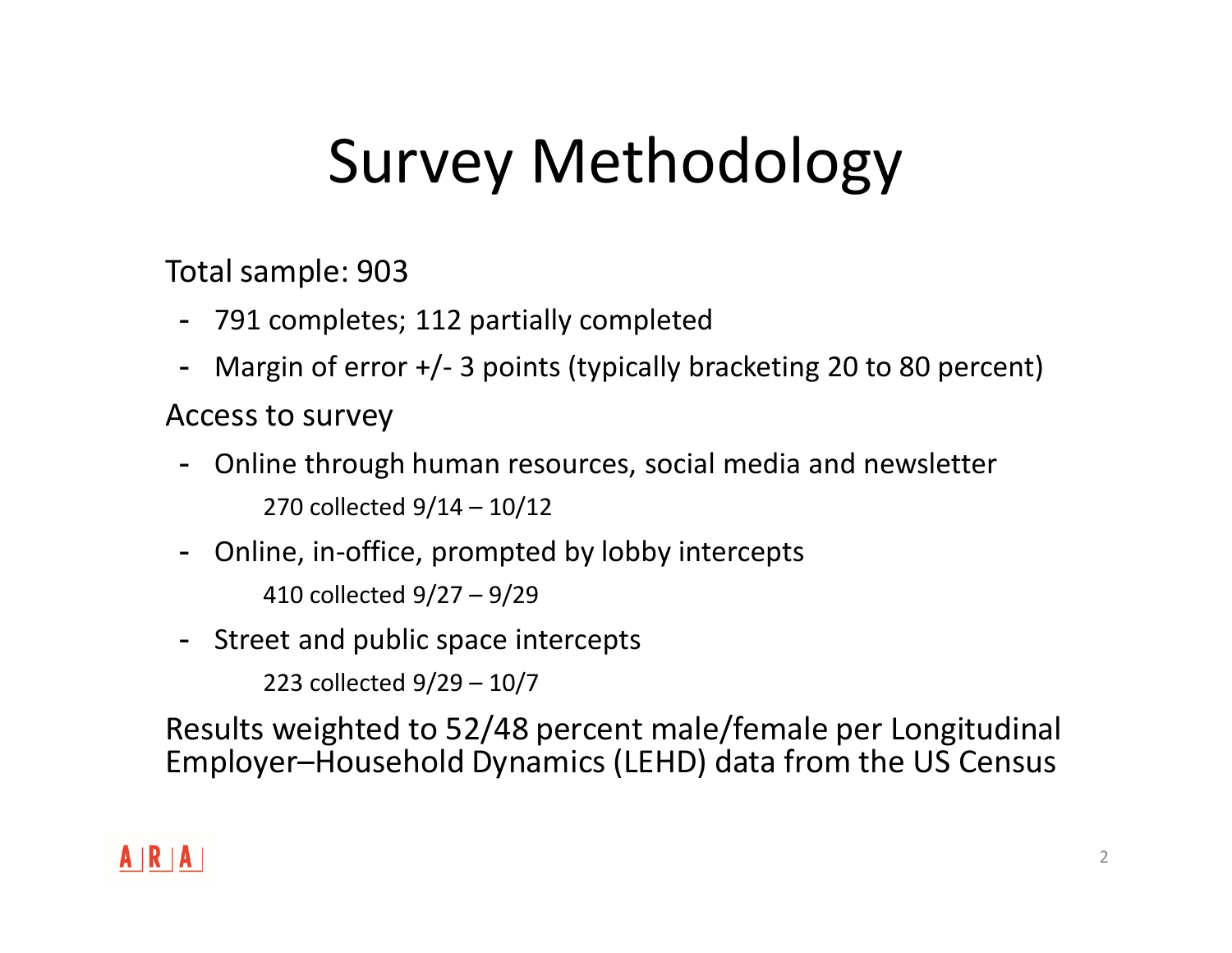## Which of the following best describes your relationship with Hudson Square?



Fewer than three percent who worked in Hudson Square also lived there.

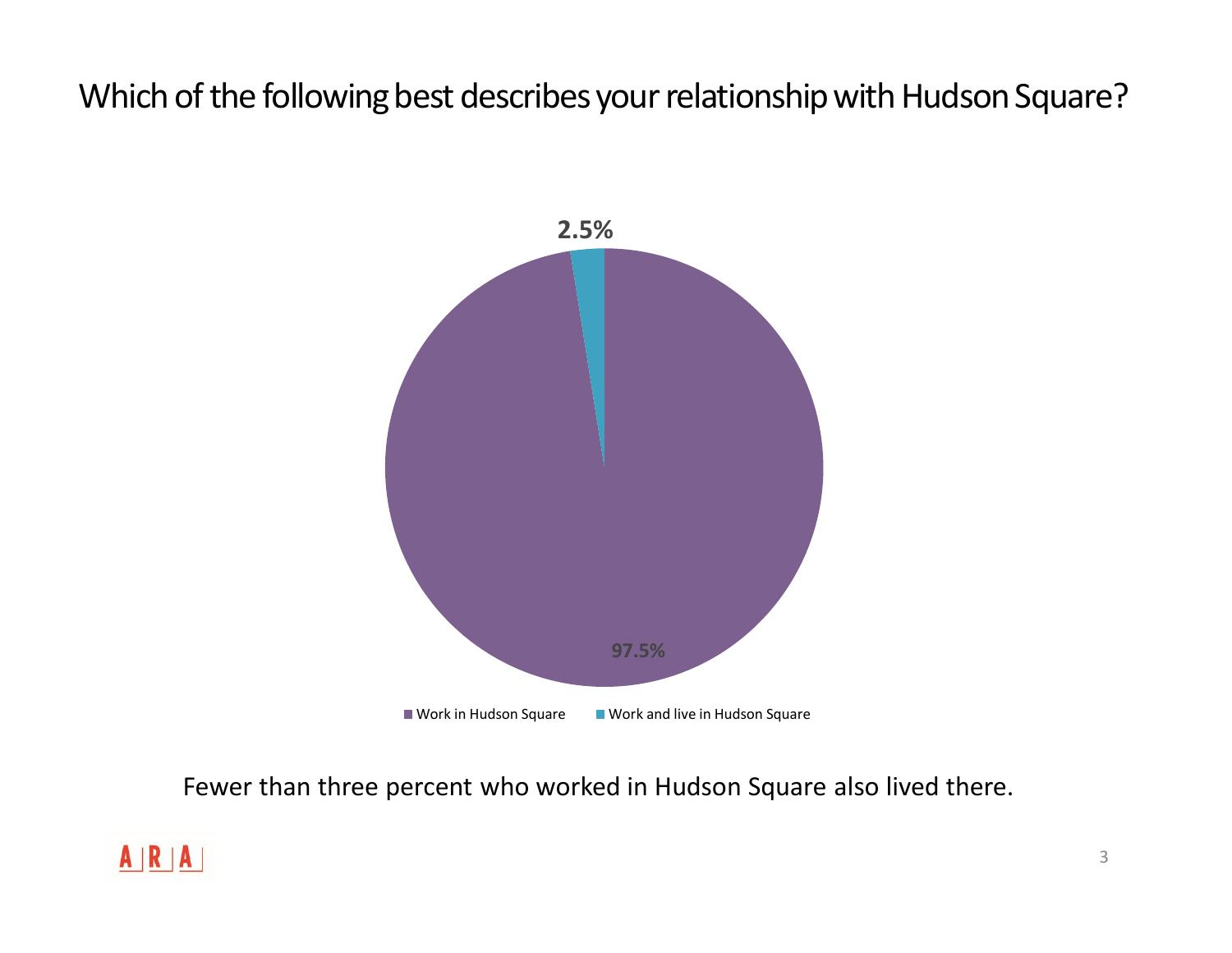How do you typically learn about what is new or happening in Hudson Square?



More than one-half cited friends' recommendations to learn what was happening in the district. Approximately one-quarter, each, mentioned e-news from their company, online search, and food/event websites.

#### $A|R|A|$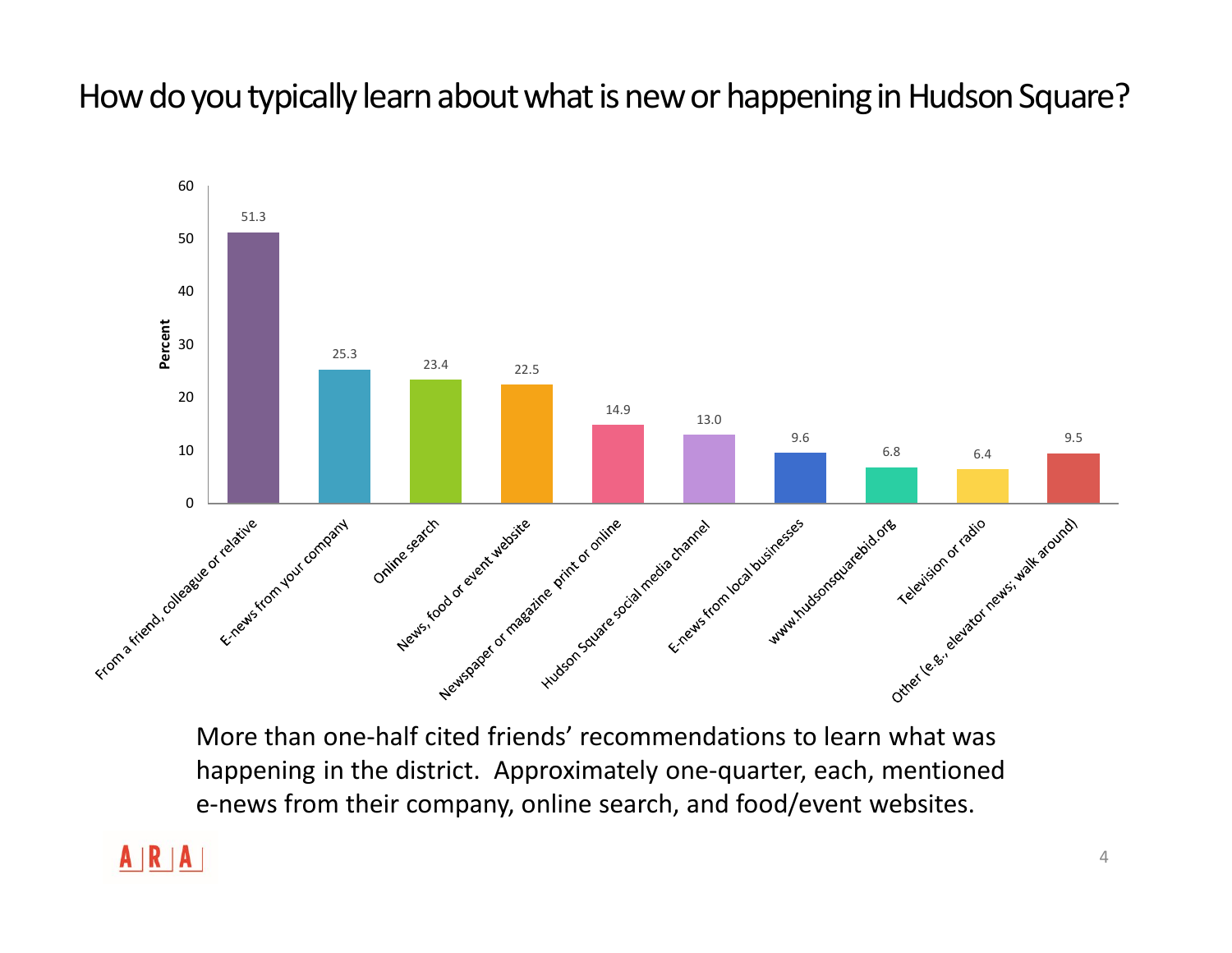In the past 30 days, which of the following types of food and beverage purchases did you make during the workweek?



About nine out of ten bought quick-service food in the past 30 days. Almost onehalf enjoyed casual dining. A similar percentage purchased street food and onethird had frequented bars or lounges. Two percent did not make a food purchase.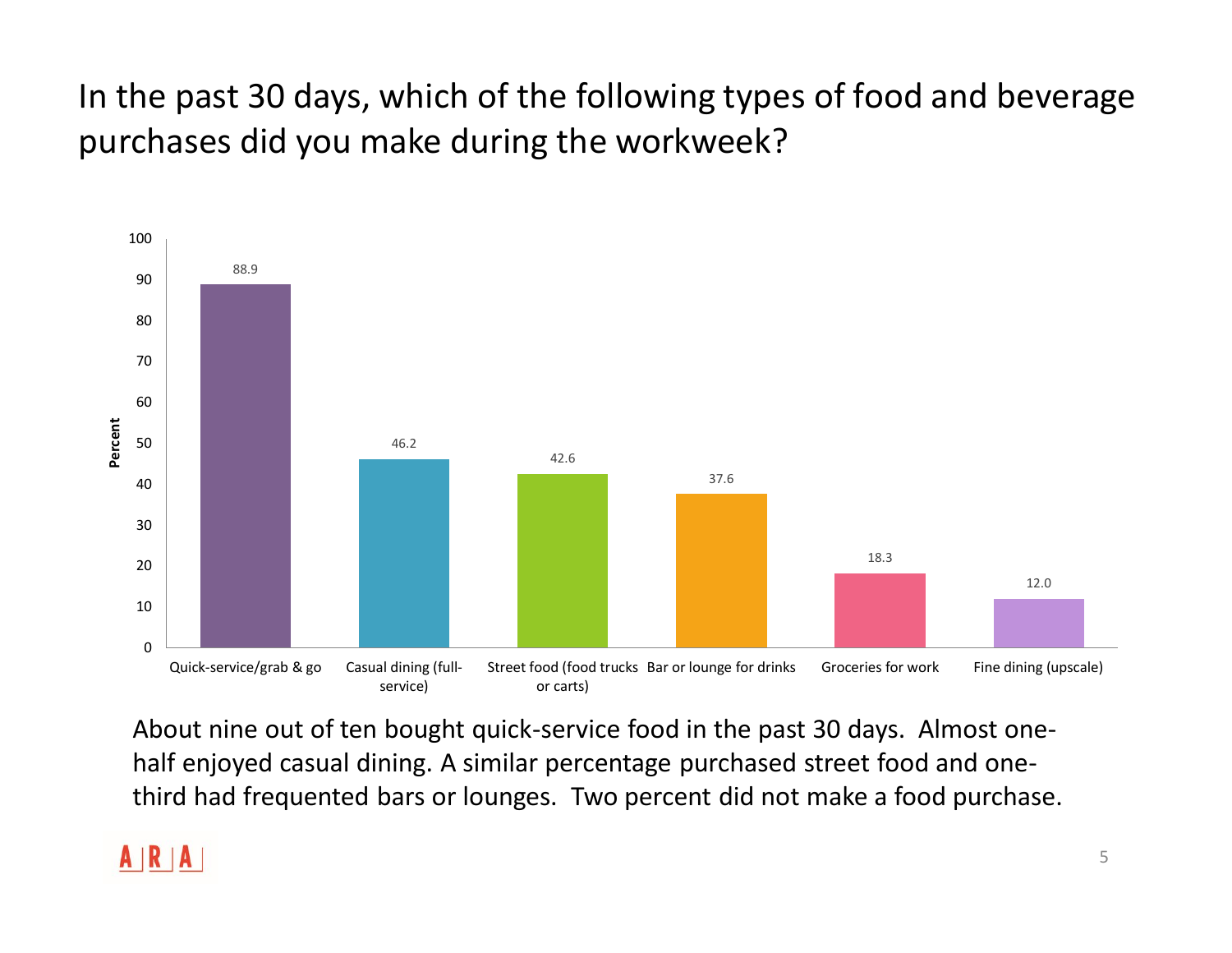In the past 30 days, which of the following types of food and beverage purchases did you make during the workweek?



Males were more likely than females to purchase food from food trucks or carts. On the other hand, females were more likely to go grocery shopping for work, and somewhat more inclined to dine out casually.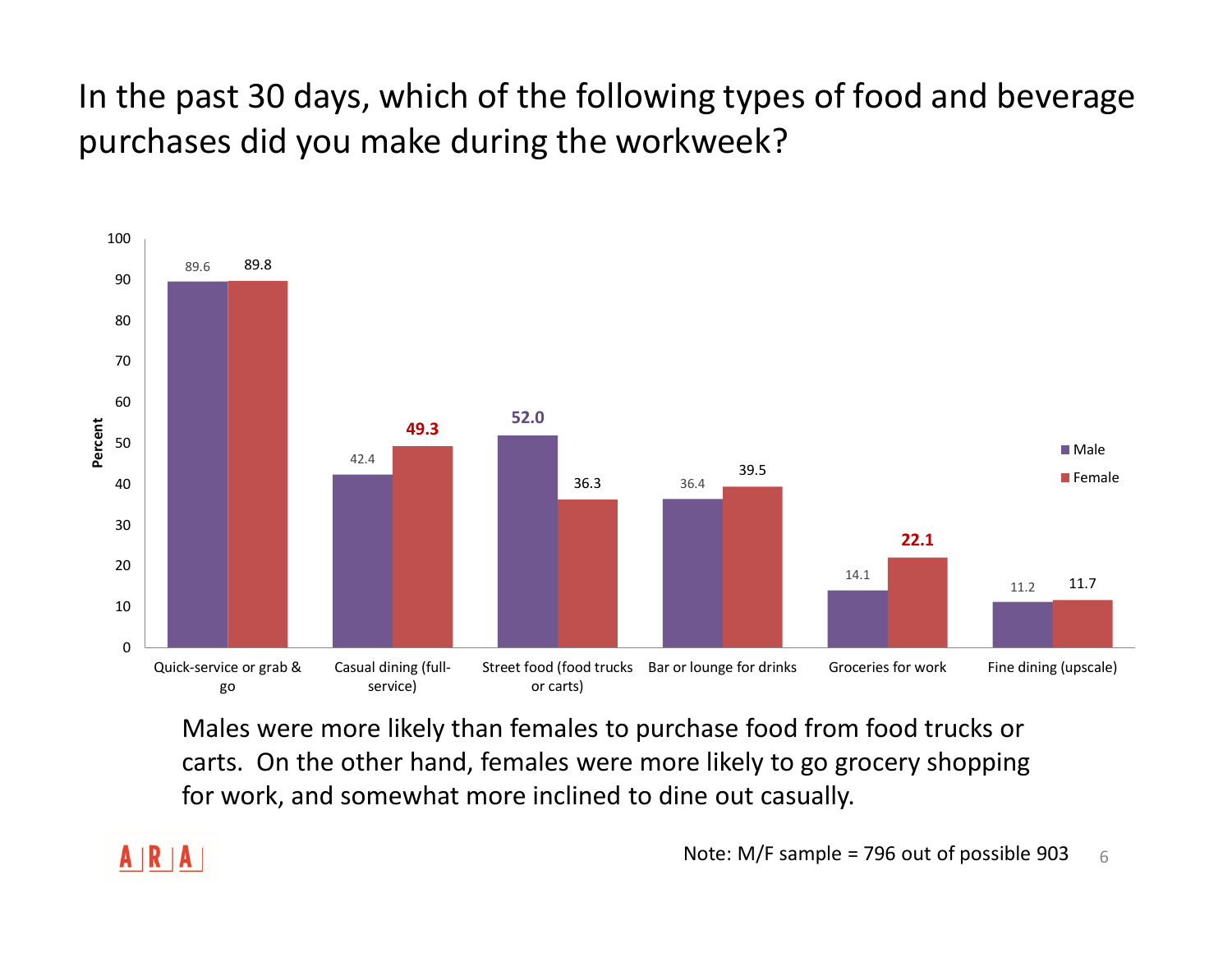# In the past 30 days, where did you buy food or beverages, or dine out during the workweek?

| <b>Food /Dining Categor(</b><br>(Percent) | <b>In Hudson Square</b> | <b>Outside Hudson Square</b> | <b>Both within and</b><br>outside Hudson Square |
|-------------------------------------------|-------------------------|------------------------------|-------------------------------------------------|
| Street food (food trucks or carts)        | 58.8                    | 9.8                          | 31.3                                            |
| Quick-service or grab & go                | 49.3                    | 8.1                          | 42.6                                            |
| Casual dining (full-service)              | 27.3                    | 18.2                         | 54.5                                            |
| Fine dining (upscale)                     | 21.2                    | 37.3                         | 41.4                                            |
| Groceries for work                        | 26.5                    | 38.6                         | 34.9                                            |
| Bar or lounge for drinks                  | 19.7                    | 27.4                         | 52.9                                            |

Consumption of street and quick-service was far more likely to occur inside rather than outside the district. The majority enjoyed casual dining both within and outside of Hudson Square. More respondents ventured outside the district for fine dining and groceries for work, as well as for bars or lounges. Those who left to go to bars outside Hudson Square did so on a more frequent basis than those who stayed within the district.

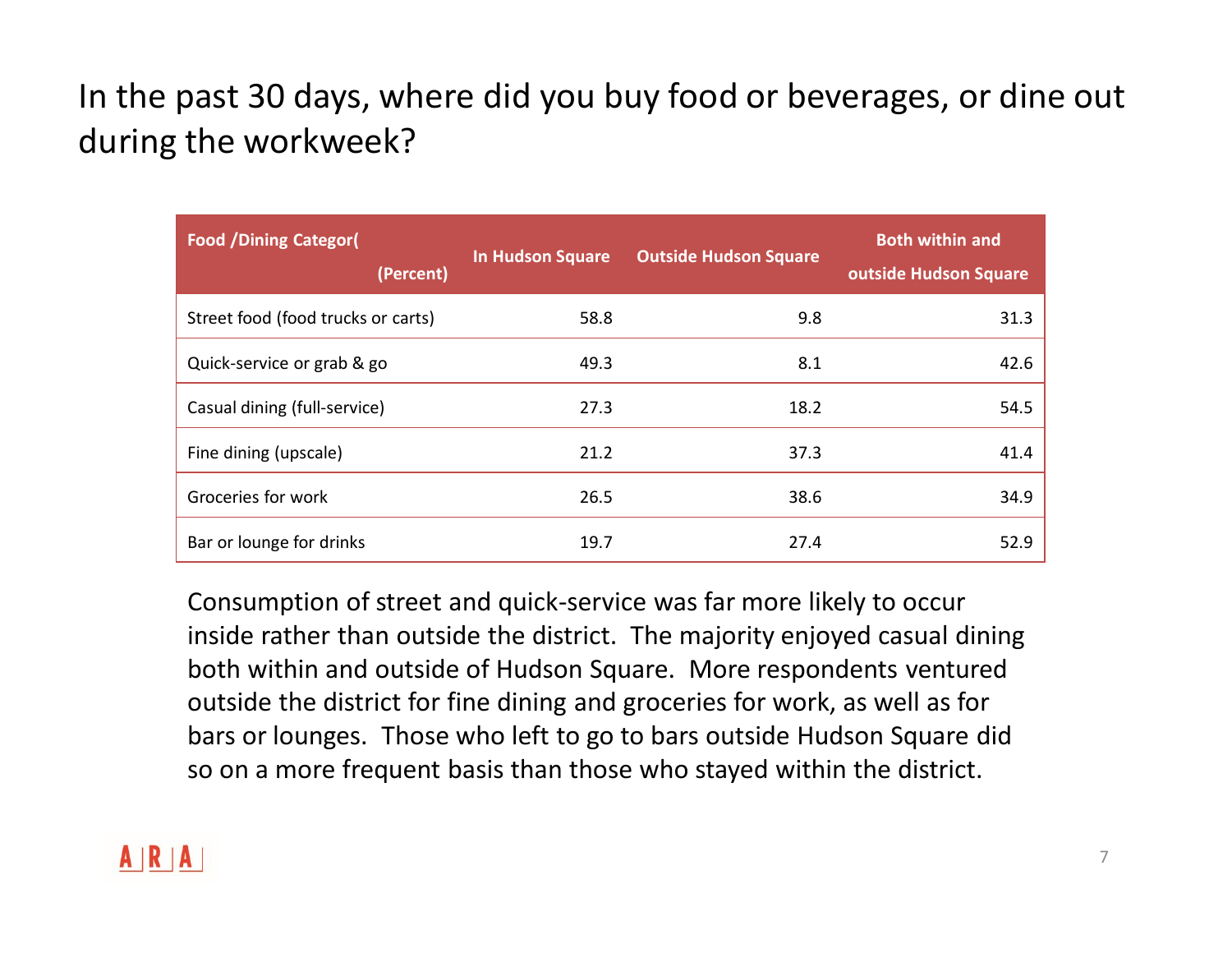# In the past 30 days, where did you buy food or beverages, or dine out during the workweek?

*North Hudson & Varick* versus *South Hudson & Varick (N/S)*

| <b>Food/Dining Category</b><br>(Percent) | <b>In Hudson Square</b> | <b>Outside Hudson Square</b> | <b>Both within and</b><br>outside Hudson Square |
|------------------------------------------|-------------------------|------------------------------|-------------------------------------------------|
|                                          |                         |                              |                                                 |
| Street food (food trucks or carts)       | 63.6/59.9               | 9.0/8.9                      | 27.4/31.2                                       |
| Quick-service or grab & go               | 53.2/43.7               | 6.2/9.7                      | 40.6/47.2                                       |
| Casual dining (full-service)             | 29.9/21.6               | 15.7/25.2                    | 54.3/53.2                                       |
| Fine dining (upscale)                    | 17.4/38.7               | 44.0/18.8                    | 38.6/42.4                                       |
| Groceries for work                       | 30.0/21.8               | 34.2/45.9                    | 35.8/32.3                                       |
| Bar or lounge for drinks                 | 22.4/21.4               | 23.6/27.2                    | 54.0/51.3                                       |

A significant difference in where the workforce purchased food and dining existed for fine dining, where those south of Hudson and Varick were twice as likely to dine within Hudson Square. For all other food-related activities except going to bars or lounges, in-district purchases were notably higher in the north sectors.

#### $A \mid R \mid A$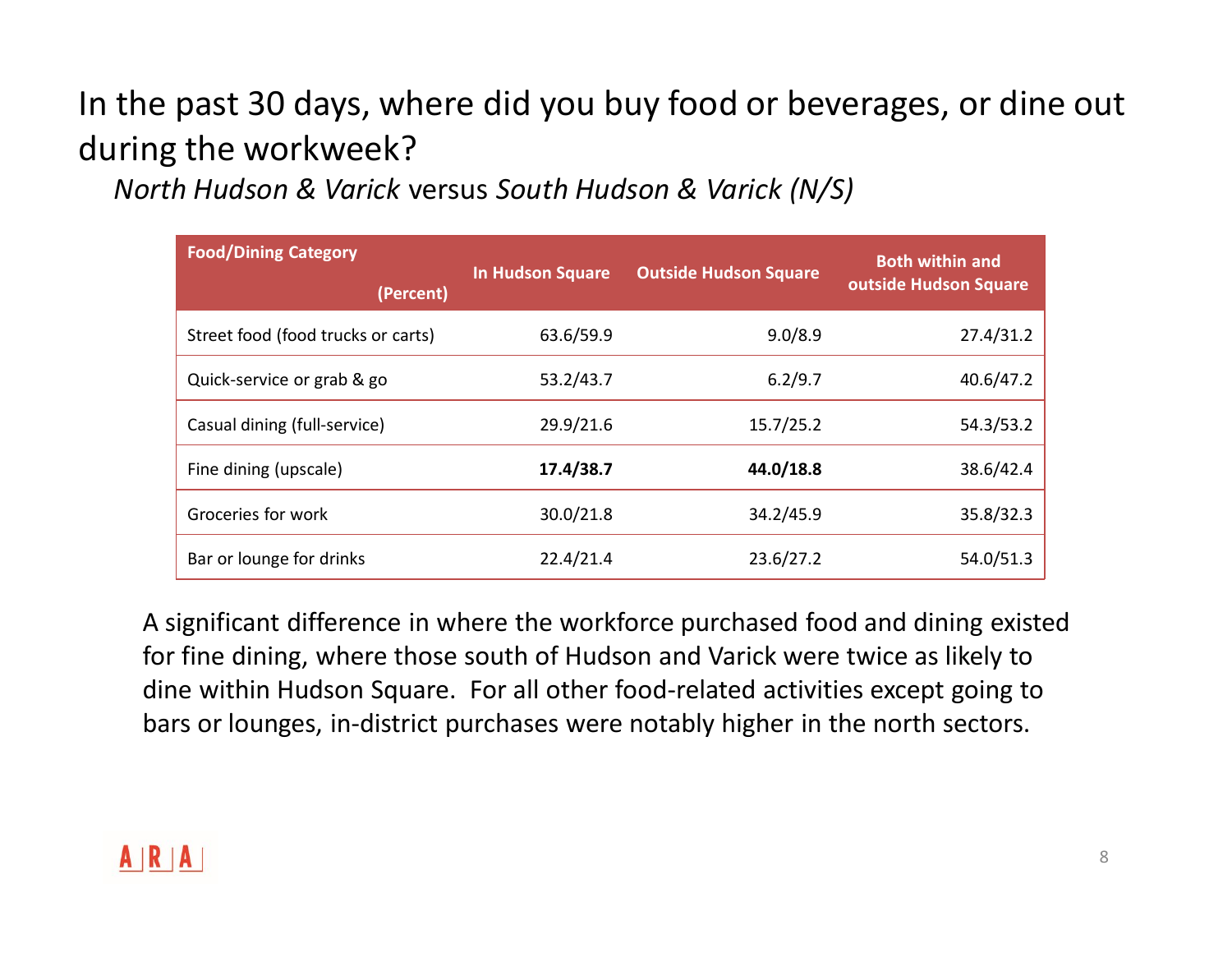# How often do you buy the food, beverage or dining items you checked above during the workweek?

| <b>Food/Dining Category (Percent)</b> | Once a day or more | Several days a week | Once a week | Less than once a week |
|---------------------------------------|--------------------|---------------------|-------------|-----------------------|
| Quick-service or grab & go            | 29.3               | 53.6                | 11.7        | 5.4                   |
| Street food (food trucks or carts)    | 15.9               | 32.2                | 29.5        | 22.4                  |
| Fine dining (upscale)                 | 15.7               | 15.4                | 26.0        | 42.9                  |
| Groceries for work                    | 10.9               | 28.7                | 37.1        | 23.2                  |
| Casual dining (full-service)          | 12.8               | 23.6                | 29.6        | 34.0                  |
| Bar or lounge for drinks              | 13.0               | 23.9                | 36.3        | 26.8                  |

More than four out of five bought quick-service food/beverages either daily or several days a week, while five percent purchased same less than once a week. Almost half bought food from trucks or carts at least several days a week. More than one-third, each, purchased groceries for work, enjoyed casual dining, and frequented bars at least several days a week.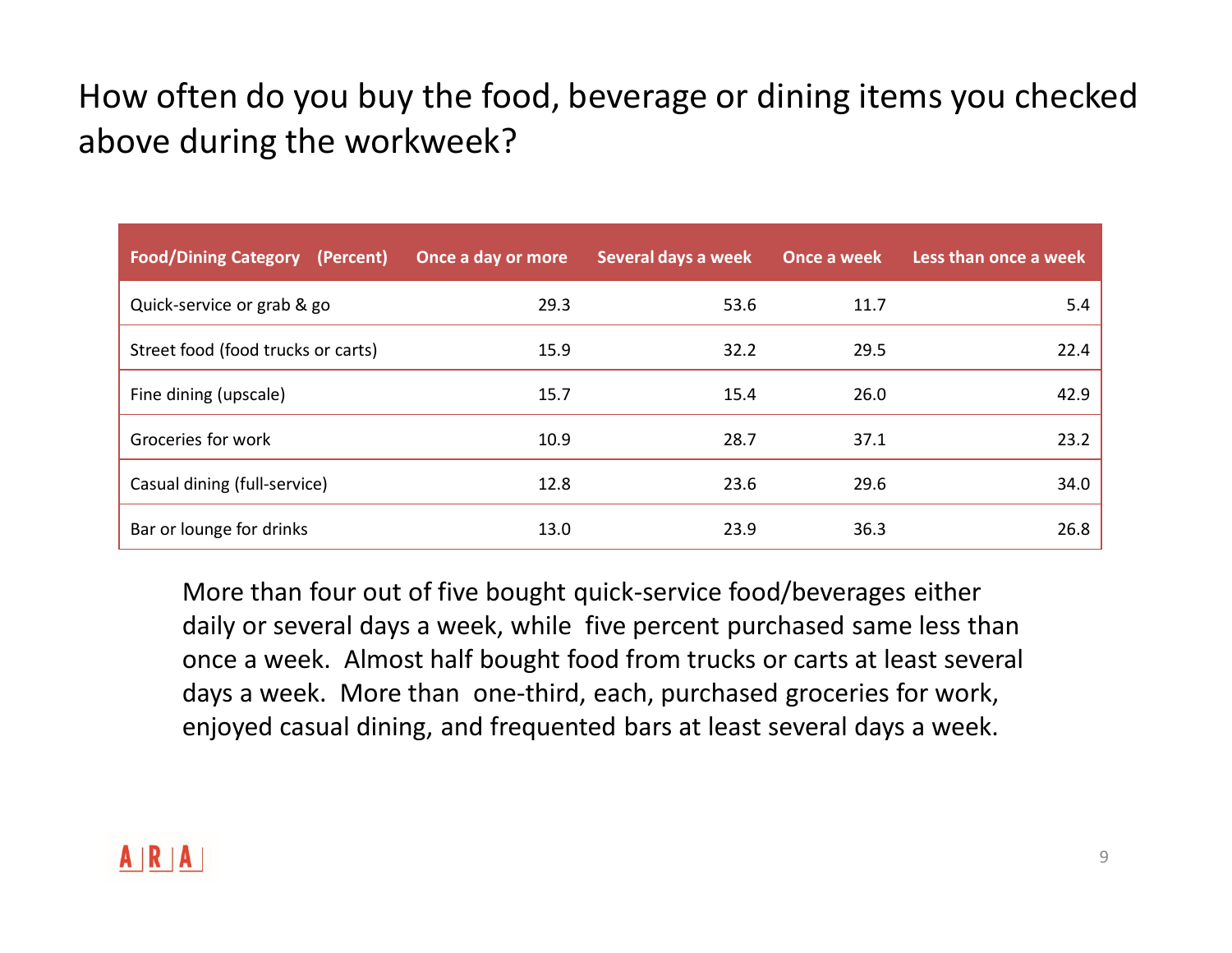Please indicate how much you spend, on average, for yourself (including tax and tip, as applicable) each time you buy food, beverages, or dine out during the workweek.\*

| <b>Food/Dining Category</b><br>(Percent) | \$15 or<br><b>less</b> | $$16 -$<br>\$25 | $$26 -$<br>\$50 | $$51 -$<br>\$75 | <b>More than</b><br>\$75 | <b>Mean</b><br><b>Expenditure</b> |
|------------------------------------------|------------------------|-----------------|-----------------|-----------------|--------------------------|-----------------------------------|
|                                          |                        |                 |                 |                 |                          |                                   |
| Fine dining (upscale)                    | 4.7                    | 14.7            | 36.0            | 23.9            | 20.6                     | 1\$52.45                          |
| Groceries for work                       | 35.4                   | 21.8            | 22.5            | 12.6            | 7.8                      | \$32.01                           |
| Bar or lounge for drinks                 | 19.5                   | 38.6            | 33.3            | 6.0             | 2.7                      | \$28.61                           |
| Casual dining (full-service)             | 17.3                   | 51.1            | 26.2            | 4.3             | 1.2                      | \$25.66                           |
| Quick-service or grab & go               | 82.0                   | 11.1            | 4.5             | 1.7             | 0.7                      | 1513.87                           |
| Street food (food trucks or carts)       | 88.6                   | 6.9             | 3.9             | 0.6             | 0.0                      | 1\$12.08                          |

Expenditures for street food and quick-service/grab & go were the lowest, on average, respectively at \$12 and \$14. Casual diners spent on average, \$26 per person, while those who enjoyed fine dining paid \$52. Mean expenditures for bars was \$29; for groceries for work, \$32.

\*Asked online and in lobby intercepts, but not during street intercepts (n=680)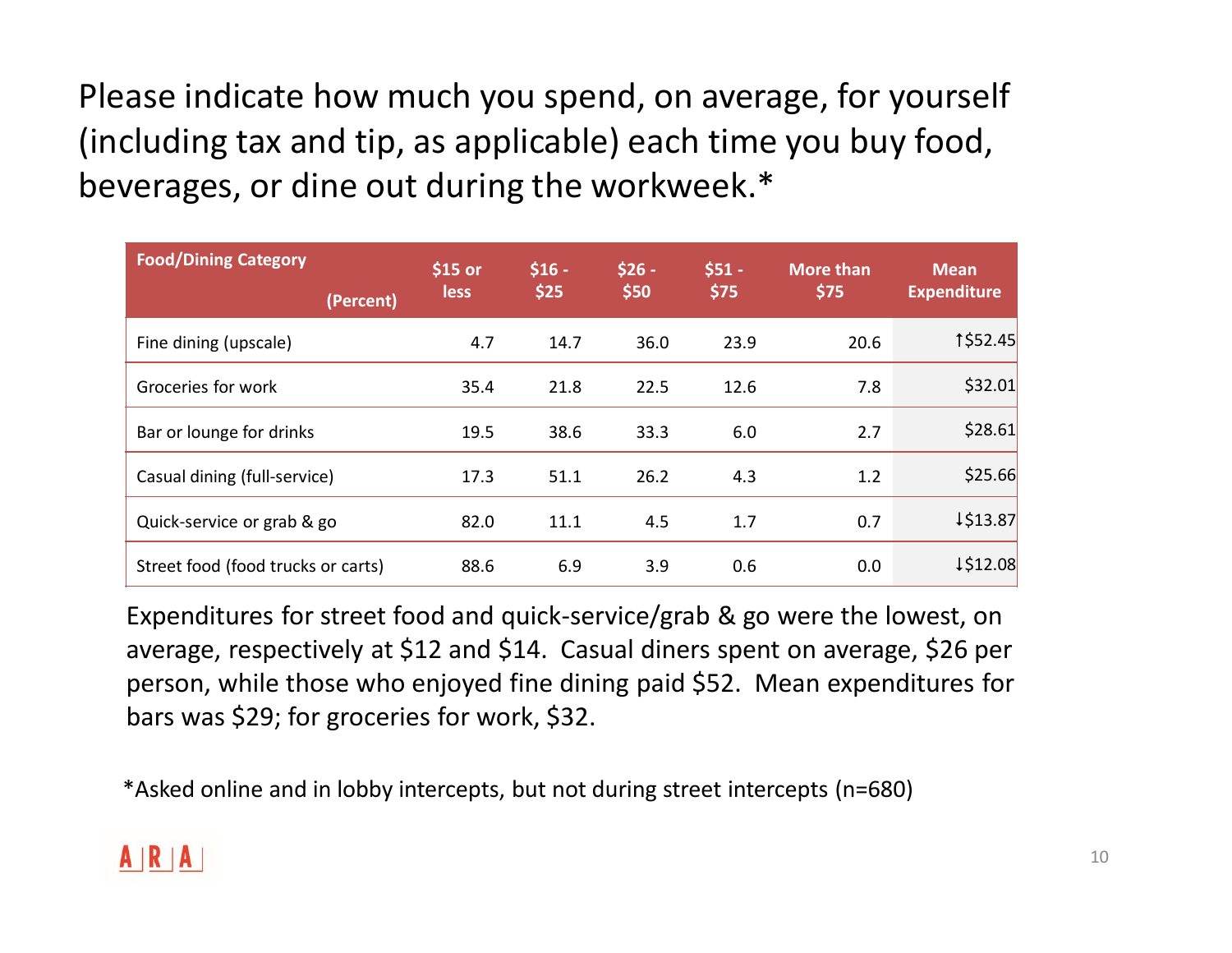# Annual Spending for Food

Hudson Square's workforce of 40,000\* spends **\$189 million annually** on quick-service food & beverages, dining out, bars & lounges, and groceries, including \$110 million in the district.

| <b>Category</b>     | Incidence of<br><b>Purchase</b><br>(Percent) | <b>Times</b><br>per<br>week | <b>Total Annual</b><br><b>Spending</b><br>(million \$) | <b>Spending in</b><br><b>District only</b><br>(million \$) |
|---------------------|----------------------------------------------|-----------------------------|--------------------------------------------------------|------------------------------------------------------------|
| Quick-service       | 93                                           | 3.1                         | 78                                                     | 56                                                         |
| <b>Full-service</b> | 49                                           | 1.7                         | 51                                                     | 28                                                         |
| Bars/Lounges        | 38                                           | 1.6                         | 38                                                     | 17                                                         |
| Groceries           | 18                                           | 1.7                         | 21                                                     |                                                            |

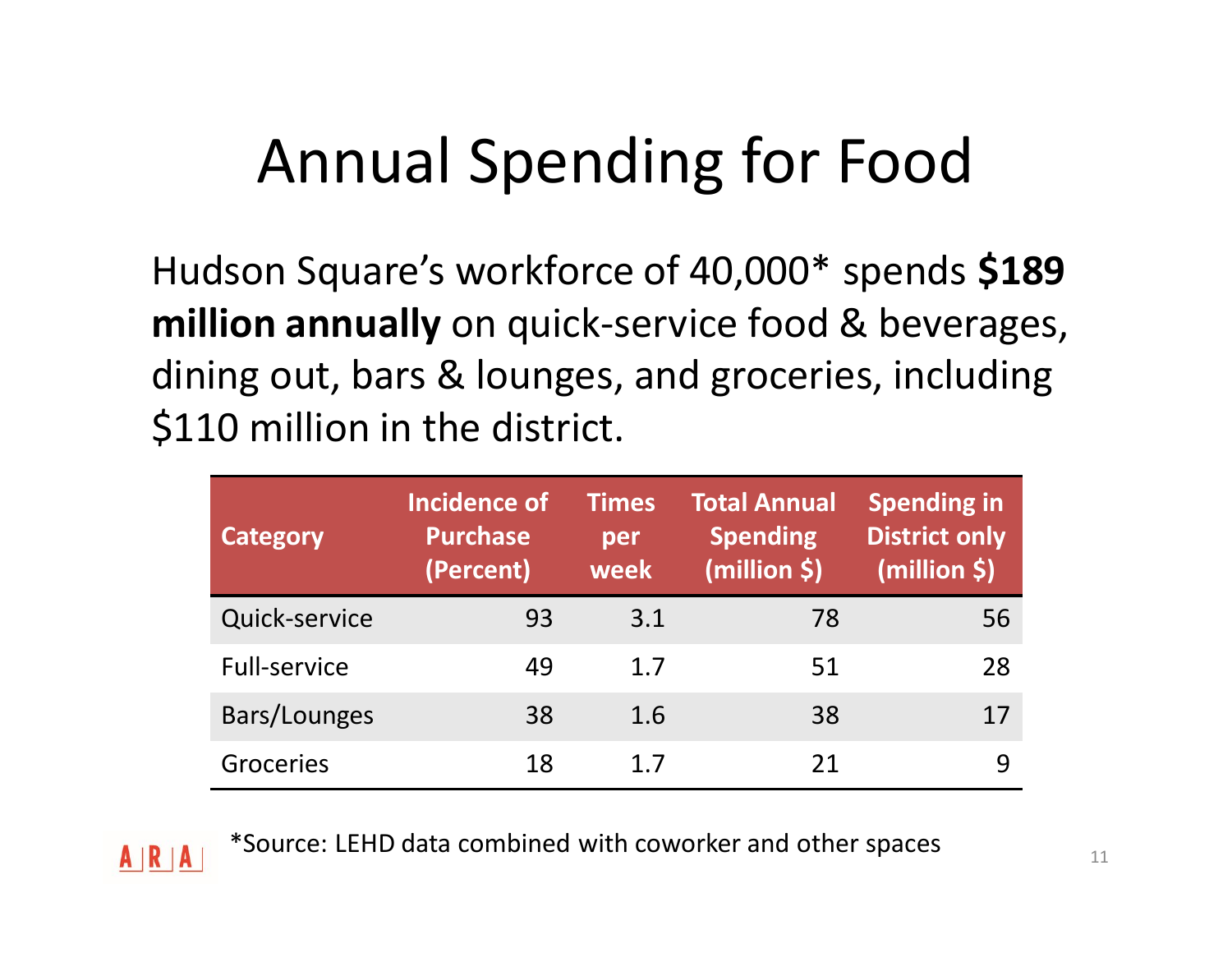In the past 30 days, which types of merchandise did you shop for (other than food/beverage) during the workweek (including Brick & Mortar stores and Online purchases)?



Two-thirds had made a merchandise purchase in the past 30 days. More than four out of ten bought apparel & accessories while 37 percent made a cosmetics & beauty purchase. Approximately one-quarter purchased home & housewares.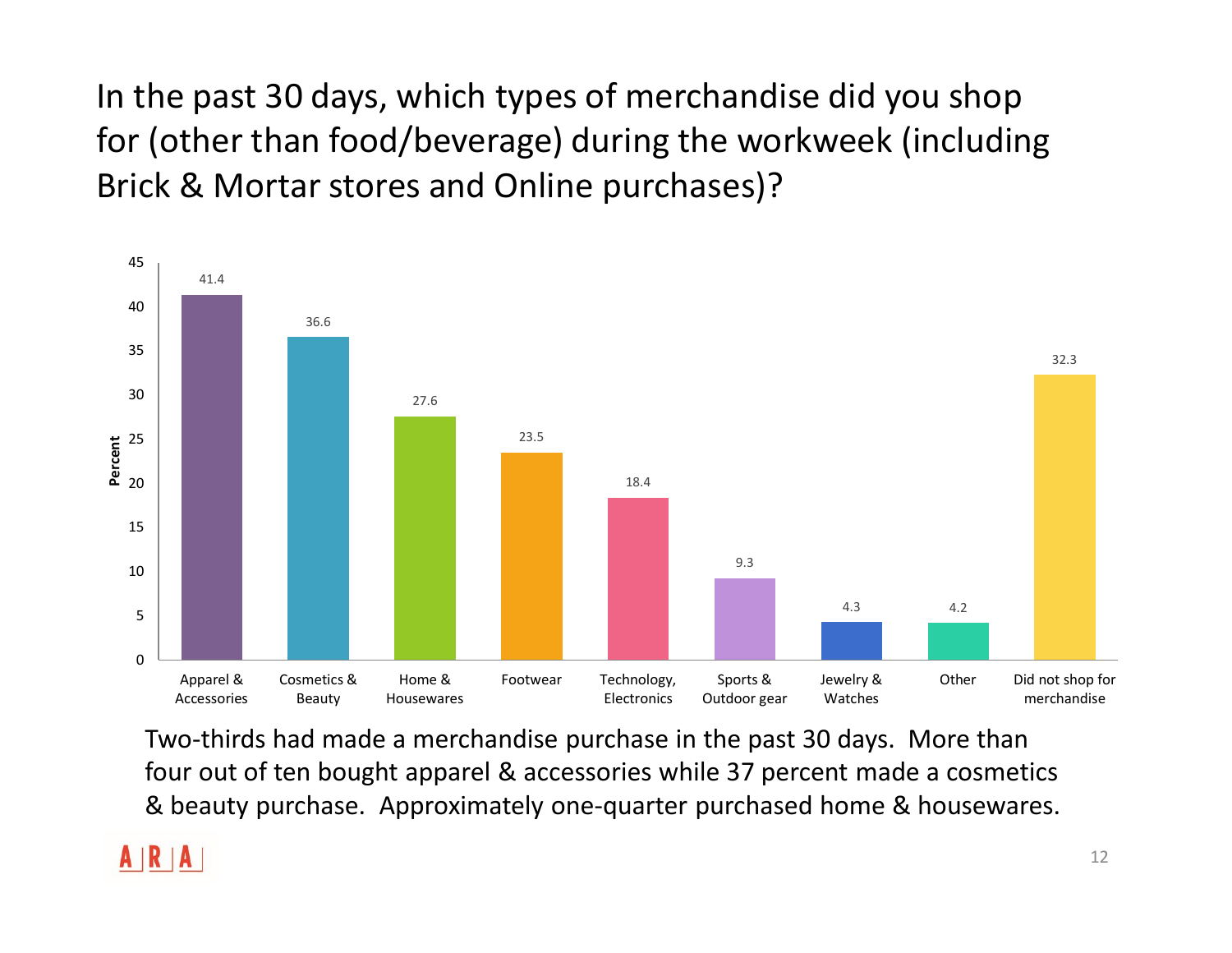In the past 30 days, which types of merchandise did you shop for (other than food/beverage) during the workweek (including Brick & Mortar stores and Online purchases)?



Sixty percent of males shopped for merchandise compared with 75 percent of females. The latter were more inclined to shop for apparel and cosmetics, while males were more likely to shop for technology/electronics and sports gear.

### A IR IA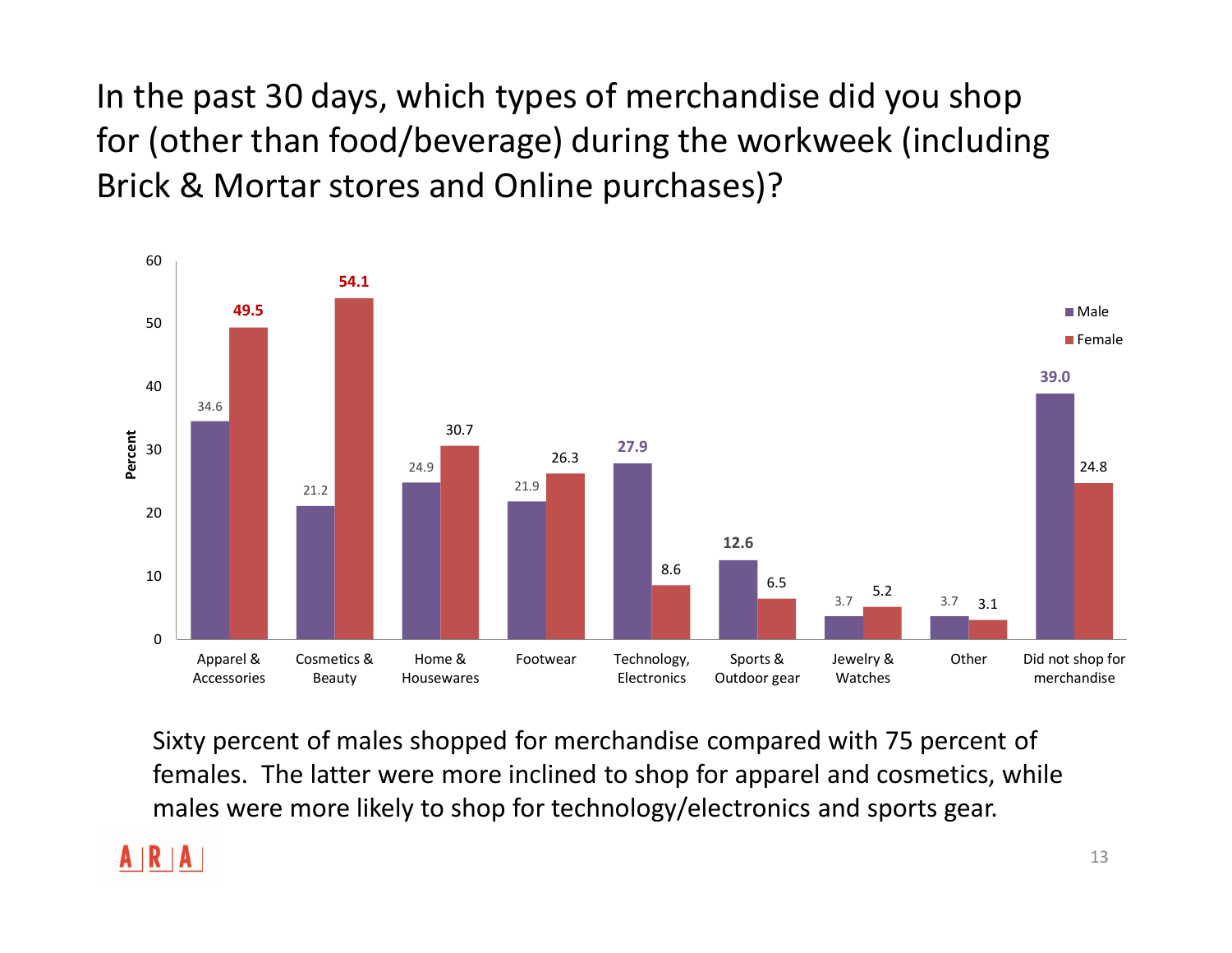# Where do you shop for each of the following types of merchandise during the workweek?

| <b>Merchandise Category (Percent)</b> | <b>Brick &amp; Mortar store</b> | <b>Online purchase</b> | <b>Both</b> |
|---------------------------------------|---------------------------------|------------------------|-------------|
| Cosmetics & Beauty                    | 147.0                           | 19.7                   | 33.3        |
| Footwear                              | 33.6                            | 31.8                   | 34.6        |
| Home & Housewares                     | 31.0                            | 32.2                   | 36.8        |
| Jewelry & Watches                     | 26.2                            | 47.8                   | 25.9        |
| Apparel & Accessories                 | 25.1                            | 31.3                   | 43.7        |
| Sports & Outdoor gear                 | 24.9                            | 27.6                   | 47.5        |
| Technology, Electronics               | 115.6                           | 51.7                   | 32.7        |
| Other (books, baby stuff, cards)      | 46.9                            | 26.8                   | 26.3        |

Cosmetics & beauty was, by far, the most likely to be bought in brick & mortar stores. On the other hand, the majority of technology/electronics items were bought online. Purchases of apparel, footwear and home products were more evenly distributed between stores and online.

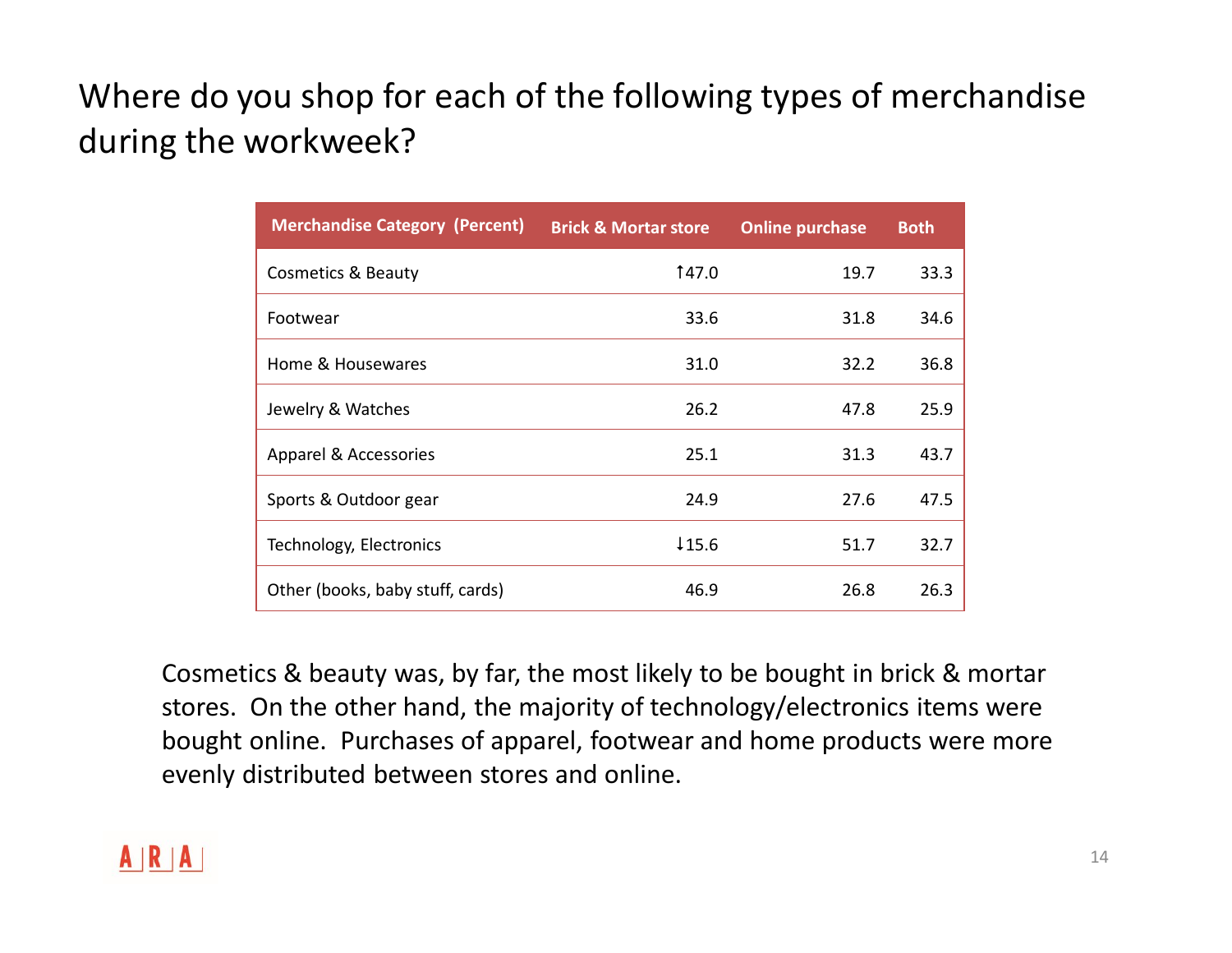In the past 30 days, how much did you spend in total for each type of merchandise during the workweek (including Brick & Mortar stores and Online purchases)?\*

| <b>Merchandise Category</b><br>(Percent) | \$50 or<br><b>less</b> | $$51$ to<br>\$75 | \$76 to<br>\$100 | $$101$ to<br>\$200 | $$201$ to<br>\$500 | <b>More than</b><br>\$500 | <b>Mean</b><br><b>Expenditure</b> |
|------------------------------------------|------------------------|------------------|------------------|--------------------|--------------------|---------------------------|-----------------------------------|
| Technology, Electronics                  | 23.1                   | 16.5             | 9.9              | 19.8               | 15.4               | 15.4                      | \$209.55                          |
| Footwear                                 | 18.8                   | 24.4             | 19.6             | 27.1               | 7.1                | 3.1                       | \$185.20                          |
| Sports & Outdoor gear                    | 22.0                   | 27.2             | 19.4             | 20.4               | 9.7                | 1.3                       | \$183.63                          |
| Apparel & Accessories                    | 21.3                   | 23.9             | 19.3             | 22.2               | 9.1                | 4.1                       | \$183.10                          |
| Jewelry & Watches                        | 41.0                   | 19.2             | 9.1              | 11.1               | 11.1               | 8.4                       | \$152.31                          |
| Home & Housewares                        | 44.5                   | 21.2             | 14.6             | 9.8                | 5.0                | 5.0                       | \$108.95                          |
| Cosmetics & Beauty                       | 70.3                   | 16.7             | 7.5              | 3.9                | 1.6                | $\mathbf 0$               | \$60.23                           |

At \$210, the highest monthly expenditure was for technology, electronics. The next three highest categories were footwear (\$185), sports & outdoor gear (\$184), and apparel & accessories (\$183). At \$60 , spending for cosmetics & beauty expenditures was the lowest.

\*Asked online and in lobby intercepts, but not during street intercepts (n=680)

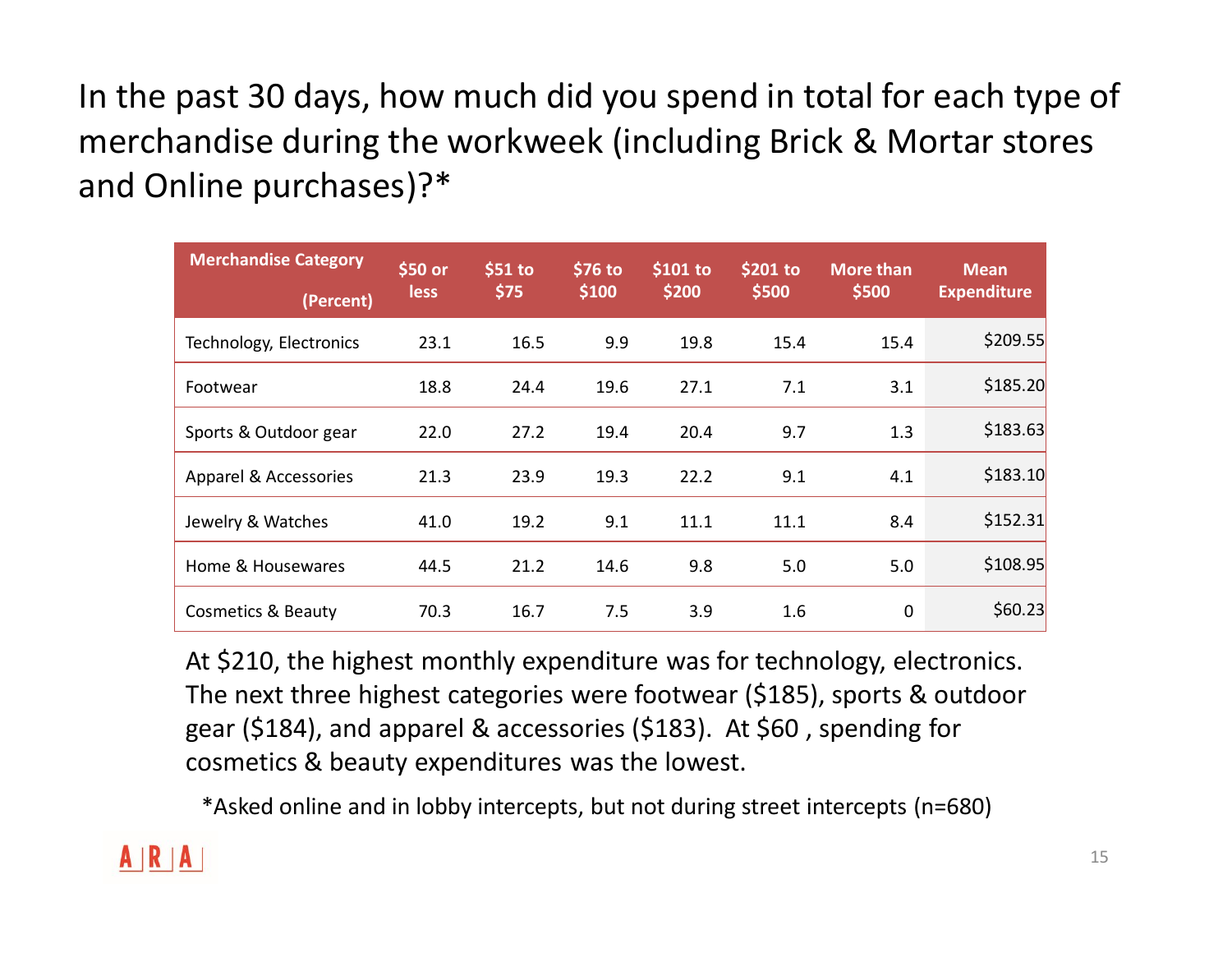# Annual Spending for Merchandise

Hudson Square's workforce of 40,000 spends **\$66 million** on apparel-related items and **\$55 million** on selected other merchandise per year.

| <b>Merchandise Category</b>    | <b>Monthly Incidence</b><br><b>Of Purchase</b><br>(Percent) | <b>Total Annual</b><br><b>Spending</b><br>(million \$) |
|--------------------------------|-------------------------------------------------------------|--------------------------------------------------------|
| Apparel & Accessories/Footwear | 41/24                                                       | 66.4                                                   |
| Technology & Electronics       | 18                                                          | 18.5                                                   |
| Home & Housewares              | 28                                                          | 14.4                                                   |
| <b>Cosmetics &amp; Beauty</b>  | 37                                                          | 10.6                                                   |
| Sports & Outdoor Gear          | 9                                                           | 8.2                                                    |
| Jewelry & Watches              | 4                                                           | 3.1                                                    |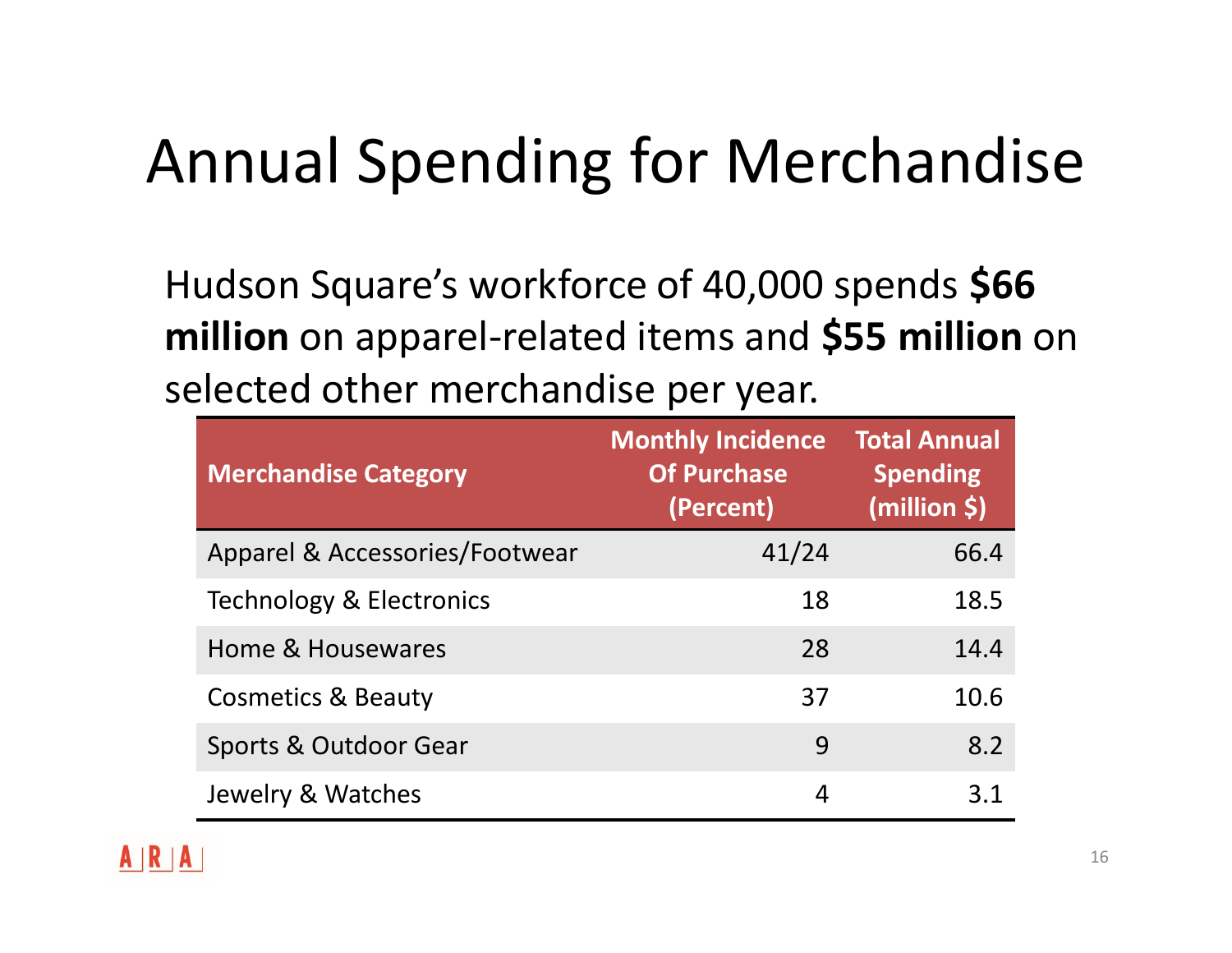Thinking about where you decide to shop or dine, in general, how important are each of the following? Using a five-point scale, please indicate the importance of each retail attribute by checking a number from "1" for not at all important to"5" for extremely important.\*

| <b>Retail Attributes</b>                     | (Percent) | Not at all<br>(1) | Not very<br>(2) | <b>Somewhat</b><br>(3) | <b>Very</b><br>(4) | <b>Extremely</b><br>(5) | <b>Mean Score</b><br>("5" is max) |
|----------------------------------------------|-----------|-------------------|-----------------|------------------------|--------------------|-------------------------|-----------------------------------|
| Quality of products or services              |           | 4.3               | 3.1             | 7.2                    | 30.5               | 54.8                    | 4.3                               |
| Price of products or services                |           | 4.0               | 2.1             | 15.7                   | 31.5               | 46.8                    | 4.2                               |
| Atmosphere, vibe or ambience                 |           | 4.1               | 12.6            | 24.9                   | 37.1               | 21.3                    | 3.6                               |
| Physical appearance of the interior space    |           | 5.3               | 10.1            | 32.3                   | 35.4               | 16.9                    | 3.5                               |
| Inclusion of locally-owned business          |           | 12.4              | 16.2            | 31.4                   | 24.6               | 15.4                    | 3.1                               |
| Availability of organic/sustainable products |           | 16.3              | 18.7            | 27.3                   | 22.3               | 15.5                    | 3.0                               |
| Special events or programming offered        |           | 20.7              | 22.6            | 26.9                   | 18.0               | 11.8                    | 2.8                               |

With a mean score of 4.3 (on a 5-point scale), quality of products or services is the most important attribute in terms of where the workforce decides to shop or dine, followed closely by price (mean = 4.2). Atmosphere/vibe (3.6) and physical appearance of the interior (3.5) – were next most important.

\*Asked online and lobby intercepts, but not in street intercepts (n=680)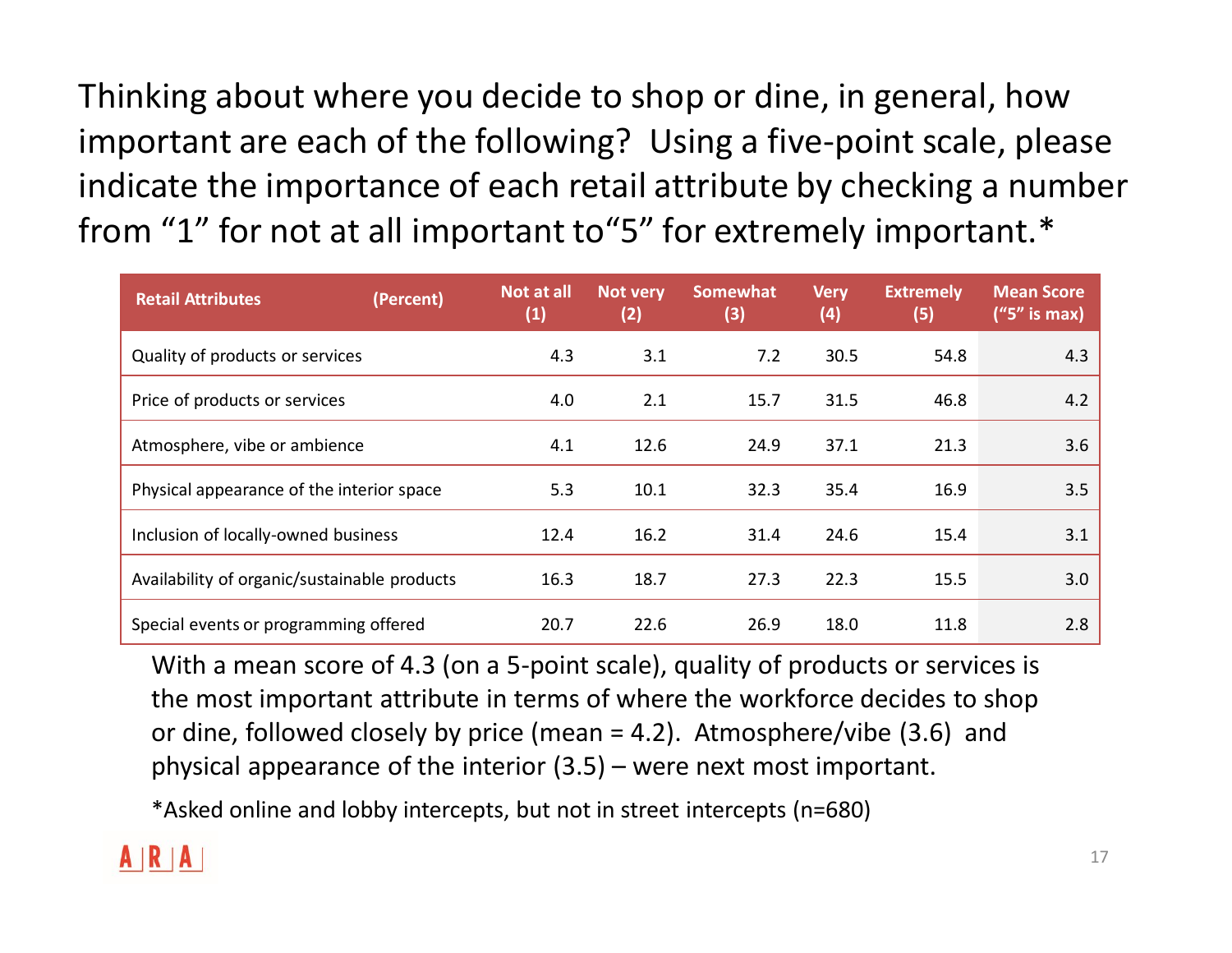Please rate how positive or helpful you find each of the following street-level amenities and services in Hudson Square in terms of how they affect your daily experience as a pedestrian.

| <b>Amenities and Services</b>                  | (Percent) | Not at all | Somewhat | A great deal | <b>Actually, a negative</b> |
|------------------------------------------------|-----------|------------|----------|--------------|-----------------------------|
| <b>Trees and Planters</b>                      |           | 14.3       | 32.0     | 52.4         | 1.2                         |
| Sidewalk vendors (food)                        |           | 19.9       | 41.3     | 37.7         | 1.1                         |
| Sidewalk furniture (e.g., benches, wayfinding) |           | 15.5       | 42.3     | 40.9         | 1.2                         |
| Crossing guards                                |           | 32.0       | 42.9     | 24.5         | 2.6                         |
| Bike racks                                     |           | 43.3       | 33.6     | 21.4         | 1.7                         |

A majority of respondents cared a great deal about the presence of trees and planters. Almost four out of ten similarly valued sidewalk vendors and furniture.

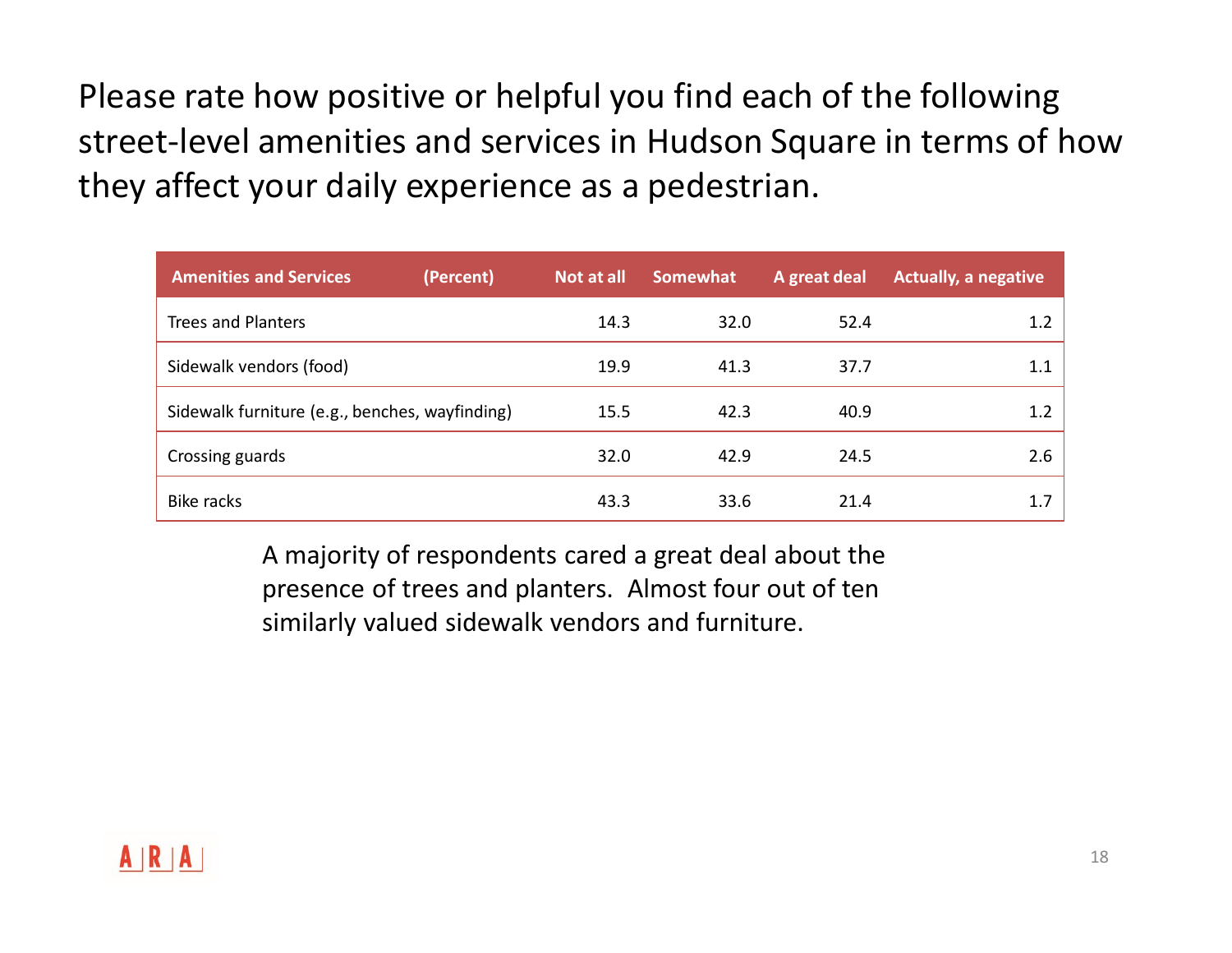Please indicate how negative or challenging you find each of the following street conditions in Hudson Square in terms of how they affect your daily experience as a pedestrian.

| <b>Street Conditions</b>                                                            | (Percent) | Not at all | <b>Somewhat</b> | A great deal | <b>Actually, a positive</b> |
|-------------------------------------------------------------------------------------|-----------|------------|-----------------|--------------|-----------------------------|
| <b>Traffic</b>                                                                      |           | 19.8       | 44.9            | 33.3         | 2.0                         |
| Construction (scaffolding, pavement work,<br>closed sidewalks)                      |           | 15.3       | 50.9            | 31.6         | 2.2                         |
| Lack of retail continuity due to loading docks,<br>parking lots, vacant storefronts |           | 32.7       | 44.1            | 20.5         | 2.7                         |
| Narrow sidewalks                                                                    |           | 47.6       | 38.1            | 11.9         | 2.4                         |
| Film shoots                                                                         |           | 60.5       | 24.7            | 6.9          | 7.9                         |

One-third, each, found both traffic and construction to be challenging street conditions. The lack of retail continuity was of less concern, and many did not have an issue with narrow sidewalks. Eight percent viewed film shoots as a positive.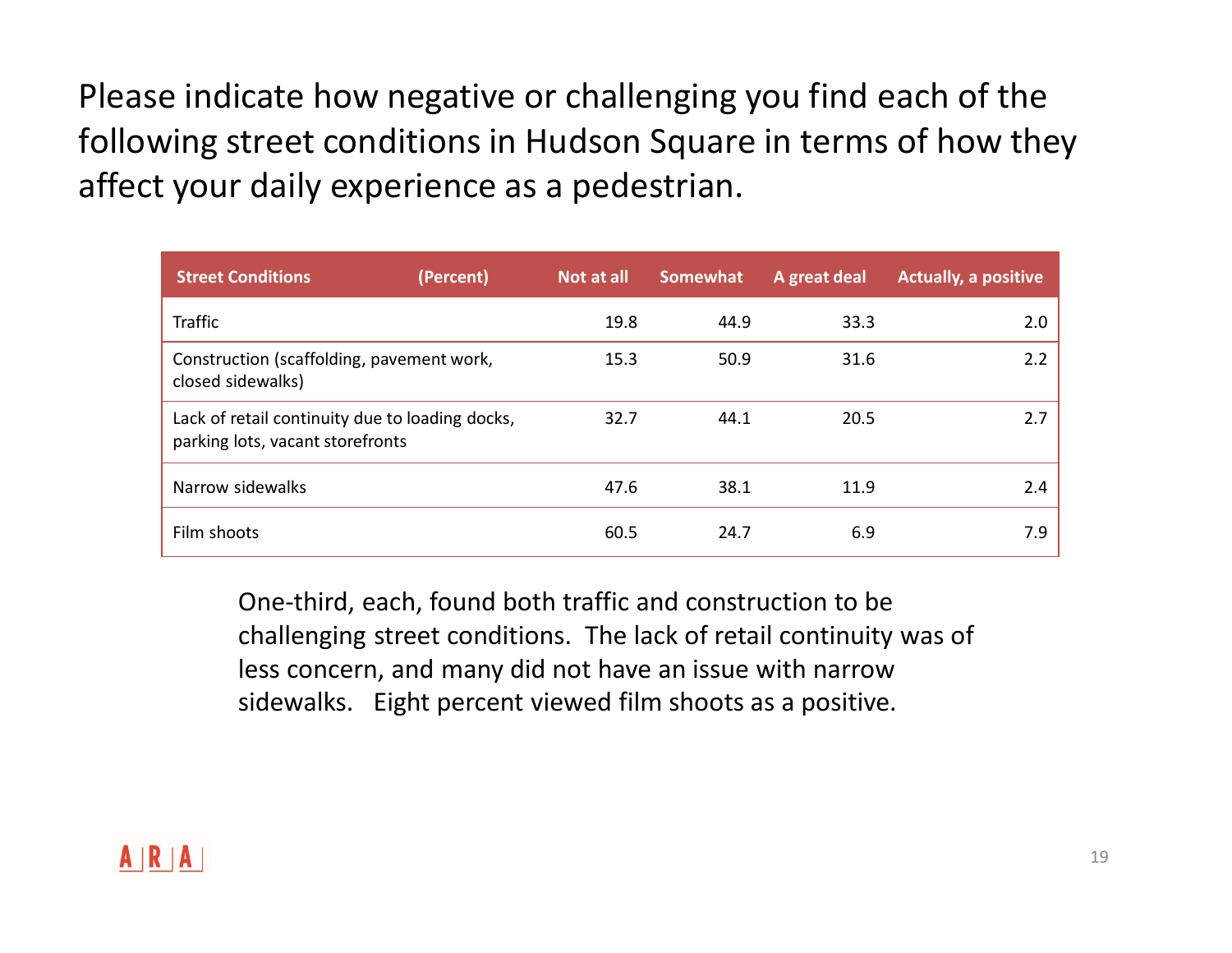# Please check each type of food or entertainment business (examples shown) you would like to see offered – or have more of – in Hudson Square.



More than four out ten respondents expressed a desire for each type of food and drink options we tested. The 46% who would like to see more grocery businesses may represent an opportunity to raise the 20% incidence of buying groceries for work in the past 30 days shown in an earlier slide.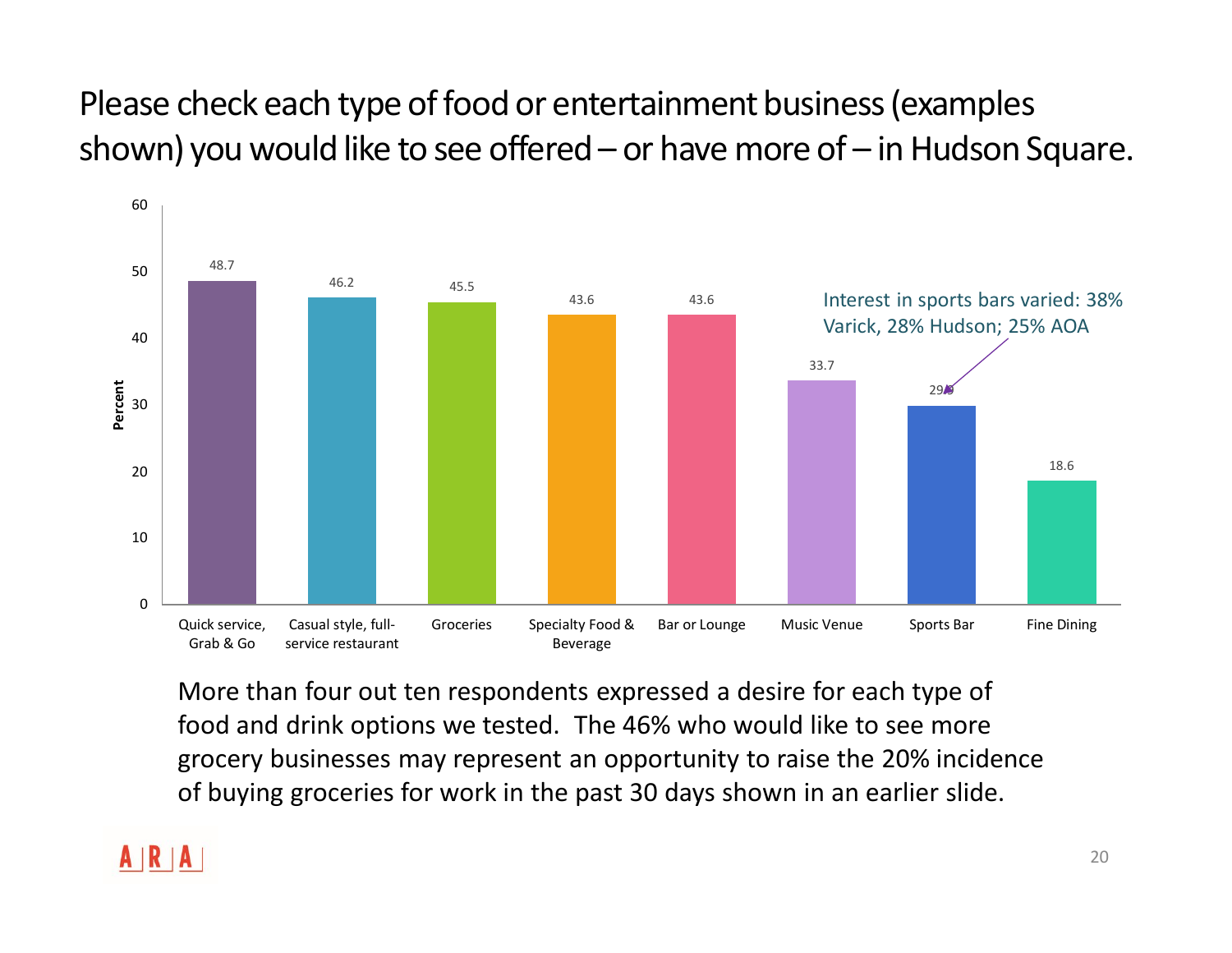Please check each type of food or entertainment business (examples shown) you would like to see offered – or have more of – in Hudson Square.



The only area where males wanted significantly more of a particular type of business was Sports Bars. Females were more likely than males to want more Grocery stores and, to a lesser extent, Casual Style Restaurants and Quick Service, Grab & Go.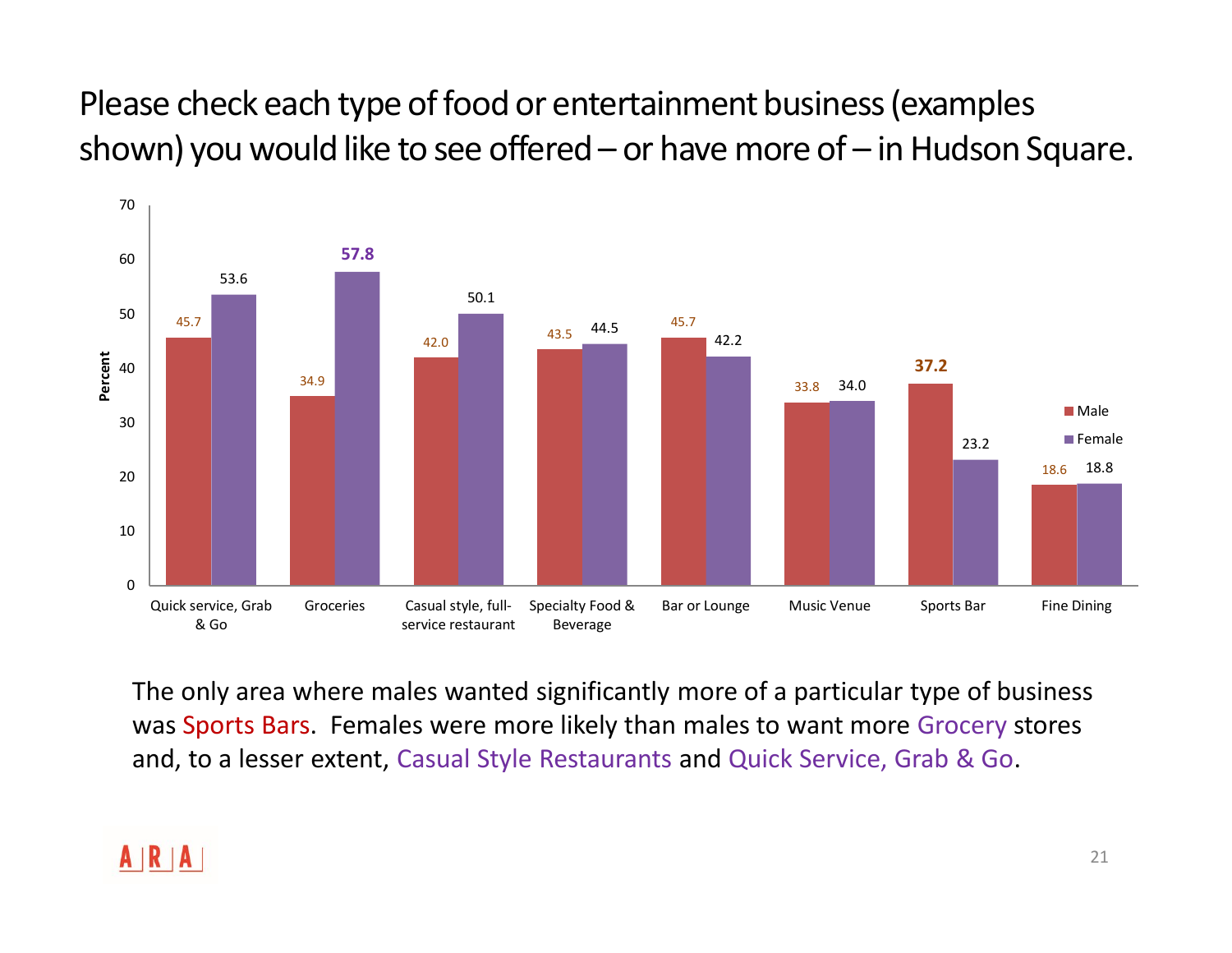Please check each type of store or service you would like to see offered – or have more of – in Hudson Square?



Almost half wanted more pharmacies. More than four out of ten would like to see more stores offering apparel, accessories & footwear. (As reported above, apparel and accessories was the most frequently shopped for merchandise category.) More than one-third desired a fitness center.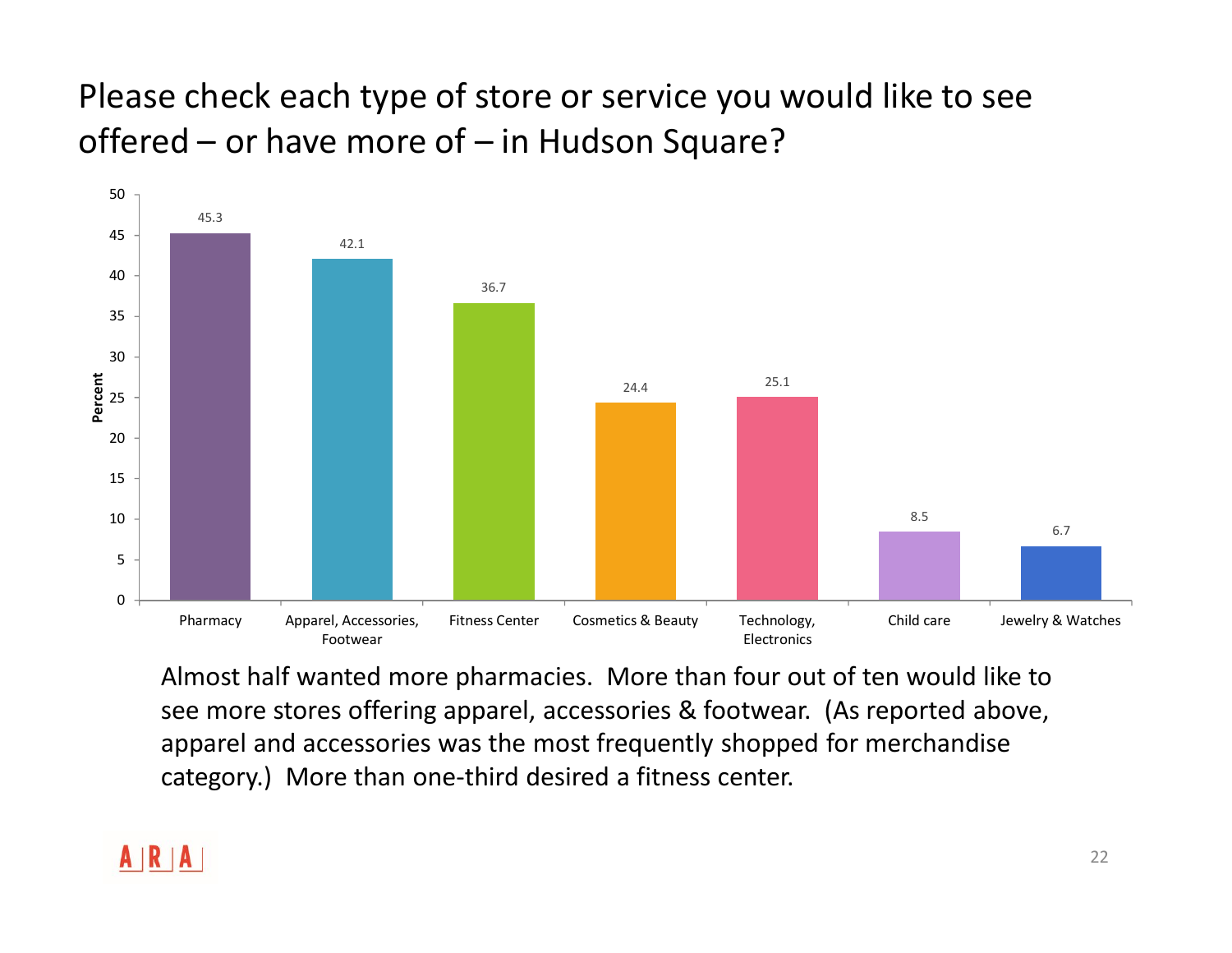Please check each type of store or service you would like to see offered – or have more of – in Hudson Square?



Significant differences between genders existed with males more than twice as interested in Technology & Electronics, while females were four times as likely as males to want more Cosmetics & Beauty stores offered. Females were relatively more interested in more Pharmacies and Apparel, Accessories & Footwear stores.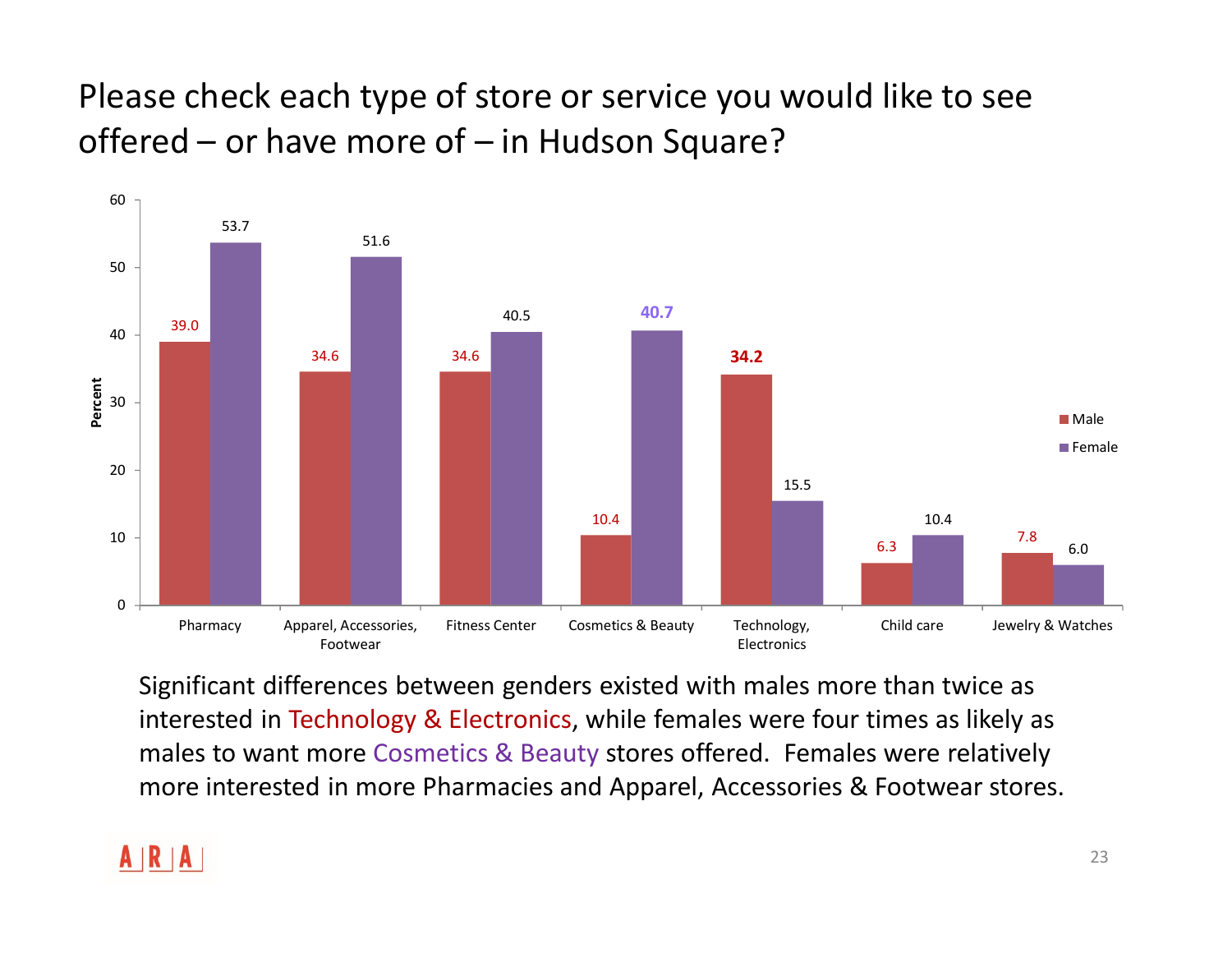Please check each type of store or service you would like to see offered – or have more of – in Hudson Square?



Respondents south of Spring Street expressed comparatively greater interest in seeing additional stores of all types, especially Pharmacies. Conversely, office staff along the Avenue of the Americas appeared to have more of their retail needs met.

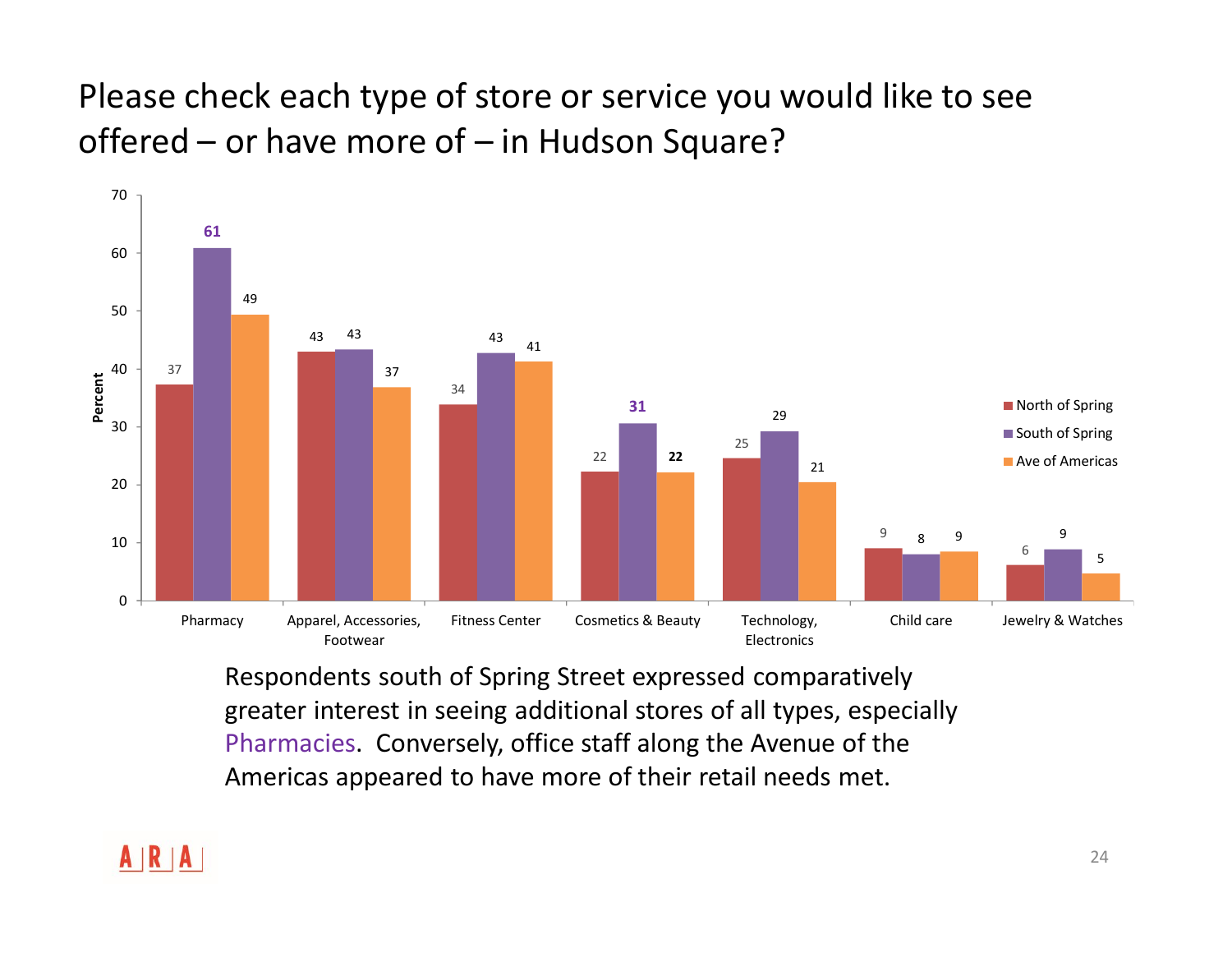Please check each type of program or event you would like to see offered – or have more of – in Hudson Square?



About two-thirds wanted to see farmer's markets and food tasting events offered. Combining these results with the 46% who asked for more grocery stores (shown above) may create an interesting opportunity.

### $A \mid R \mid A$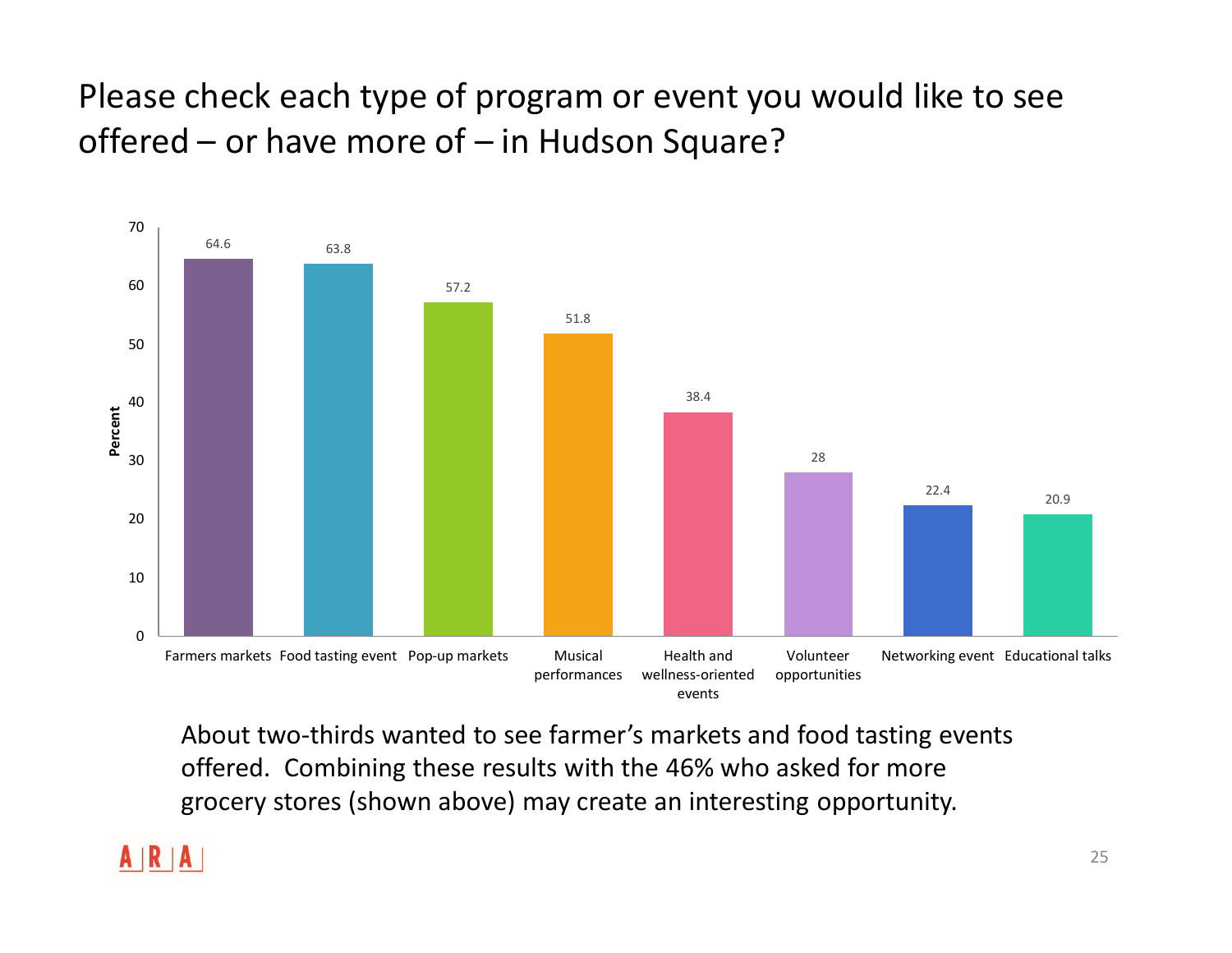Please check each type of program or event you would like to see offered – or have more of – in Hudson Square?



Females were relatively more interested in seeing all types of programs or events offered. The greatest difference between genders was in a desire for Volunteer Opportunities, followed by Health and Wellness-Oriented Events.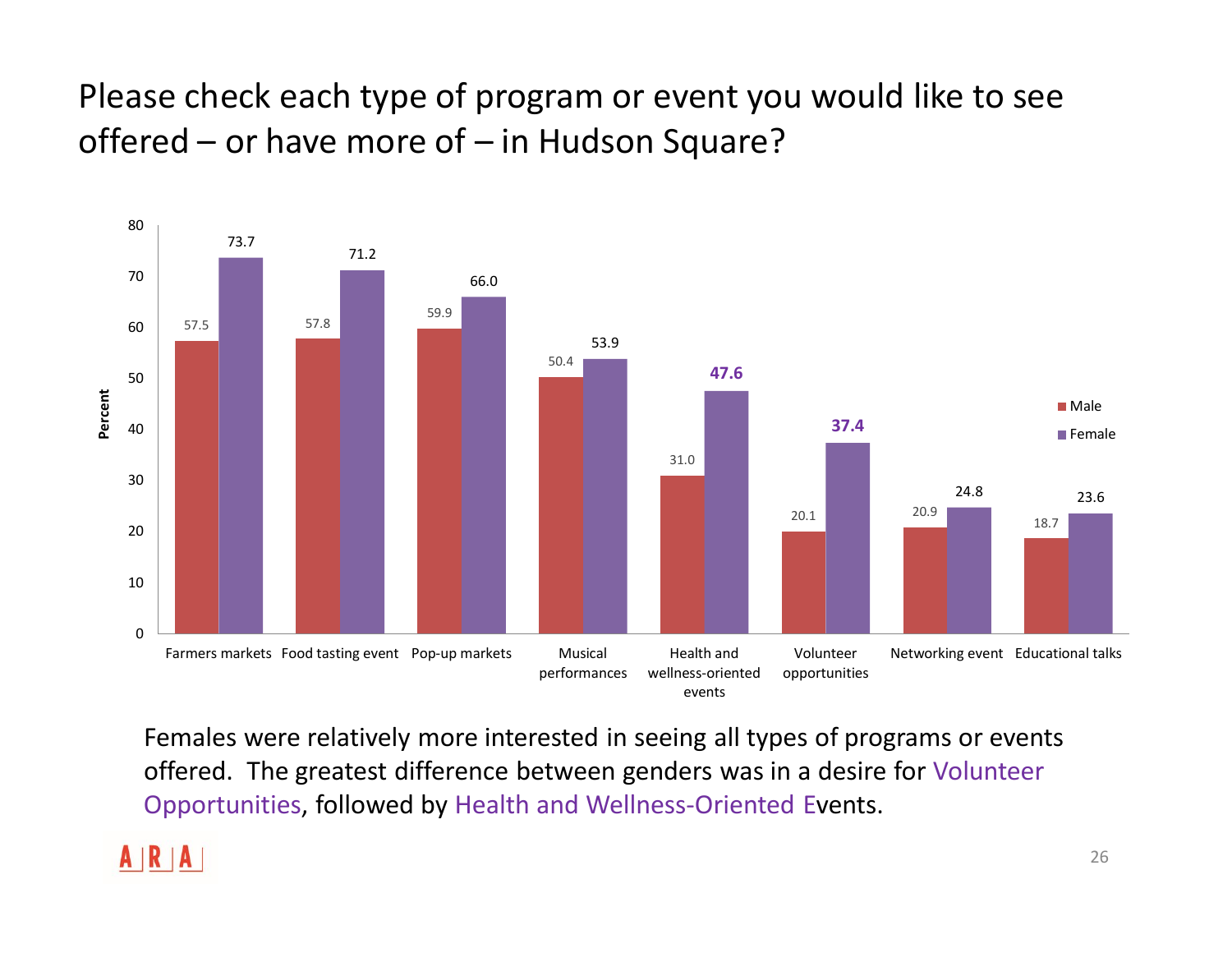Please check each type of program or event you would like to see offered – or have more of – in Hudson Square?



The only program type where interest increased with age was a Farmer's Market. Interest in Volunteer Opportunities declined the most rapidly with regard to age, while several other categories, including Musical Performances and Health and Wellness events declined among the oldest cohort of the workforce.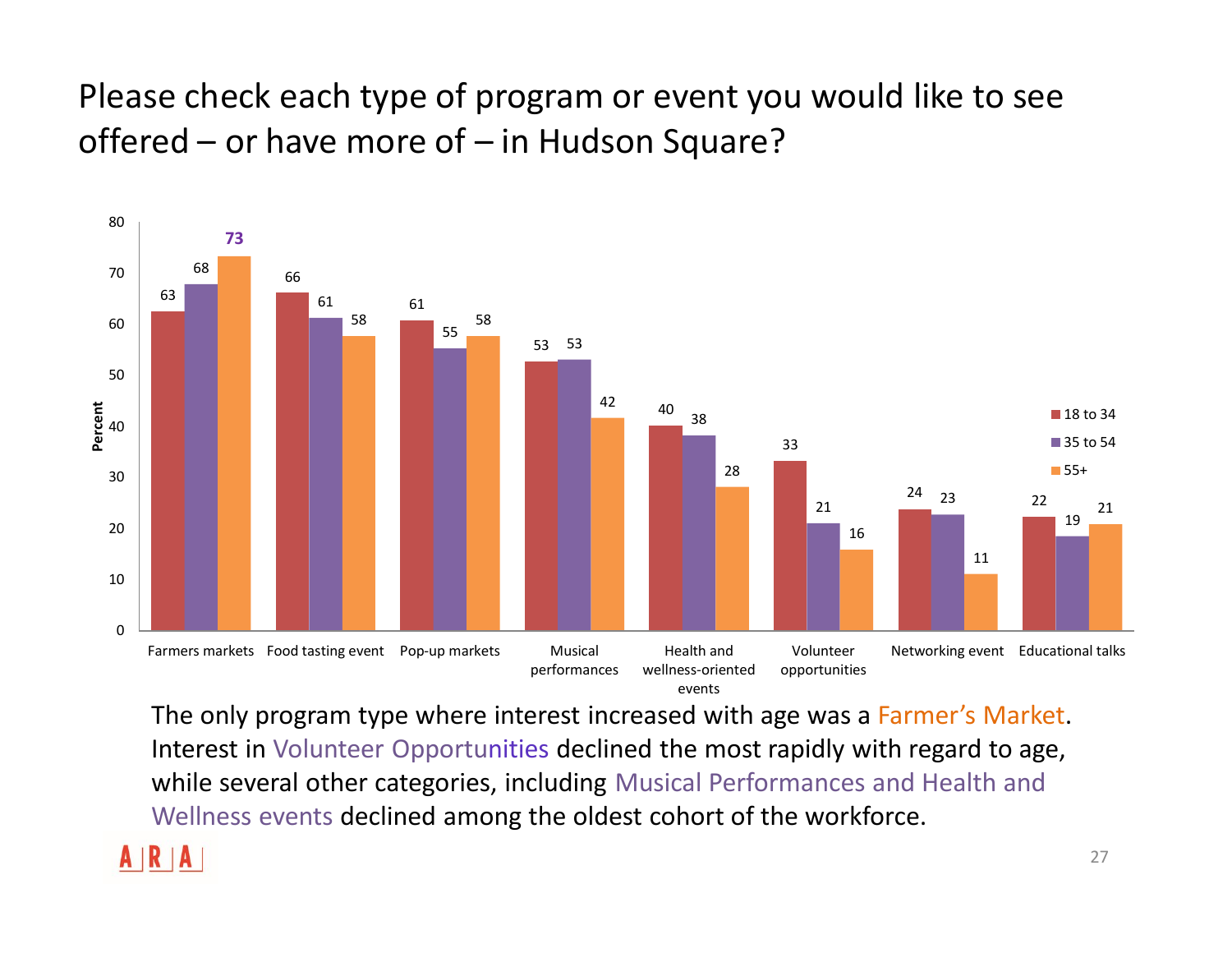In a typical work week, how many days during the week do you leave your office building to take a break?



More than four out of ten left their office building once a day, while one-quarter left more than once a day. Overall, two-thirds left *at least* once a day.

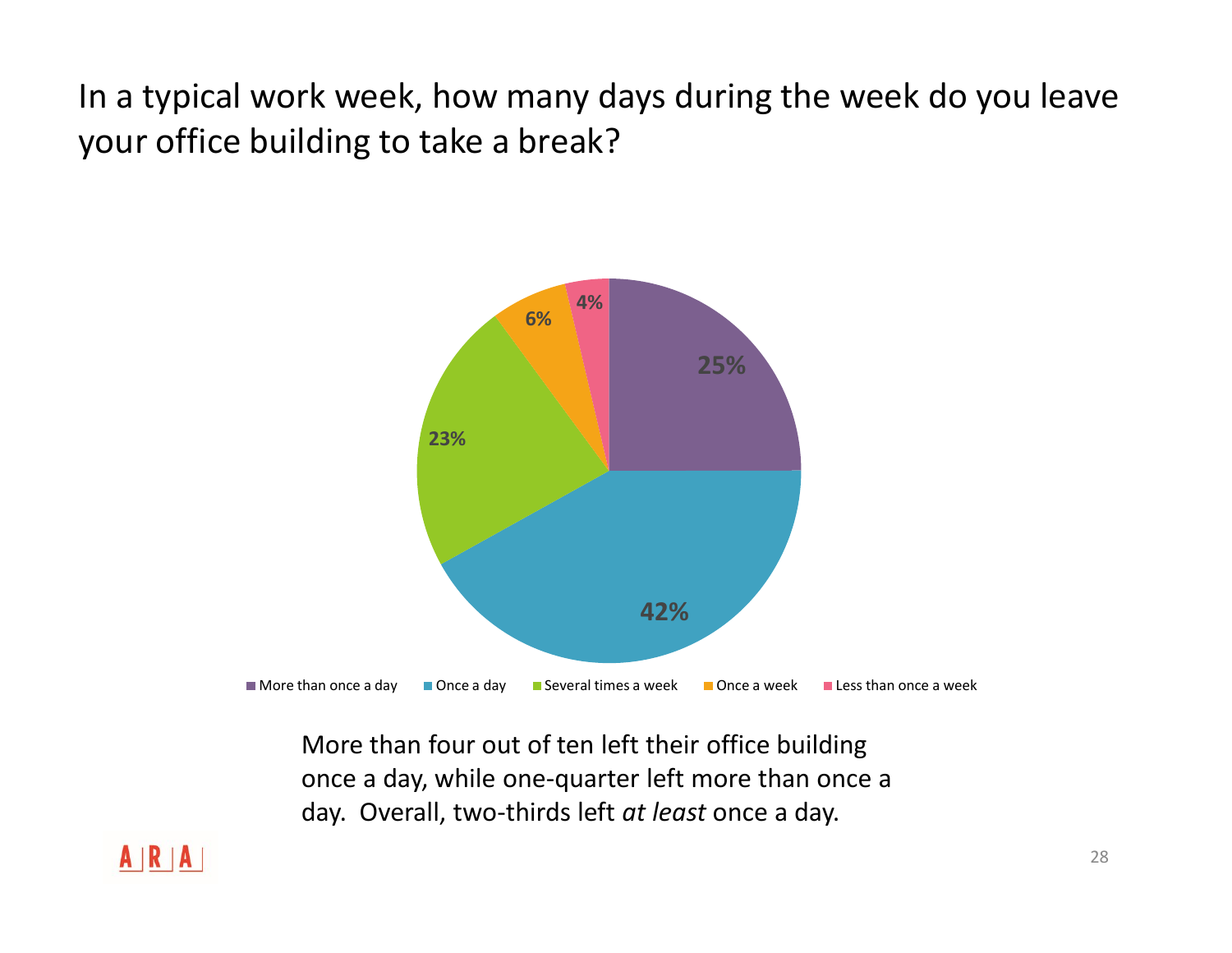In a typical work week, how many days during the week do you leave your office building to take a break?



At about four out of ten, males and females were equally likely to leave the office once a day. Males, however, were far more likely to leave the office only several times a week while more females left more than once a day.

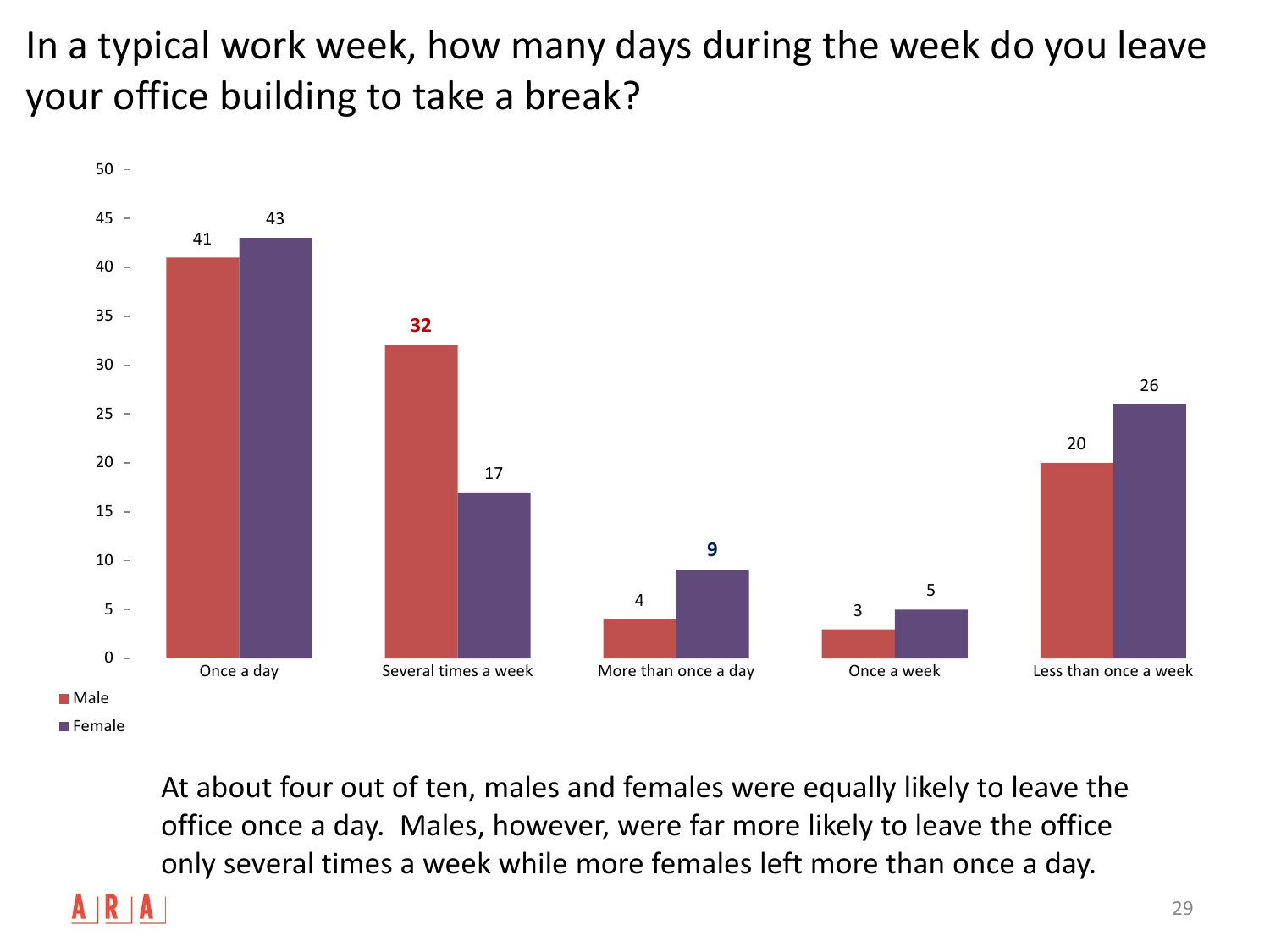How much time do you typically spend when you leave your office building during the day?



Among those who left the office at least once a week, 46% spent 15 to 30 minutes outside of their building. One-quarter stayed outside for one-half to a full hour.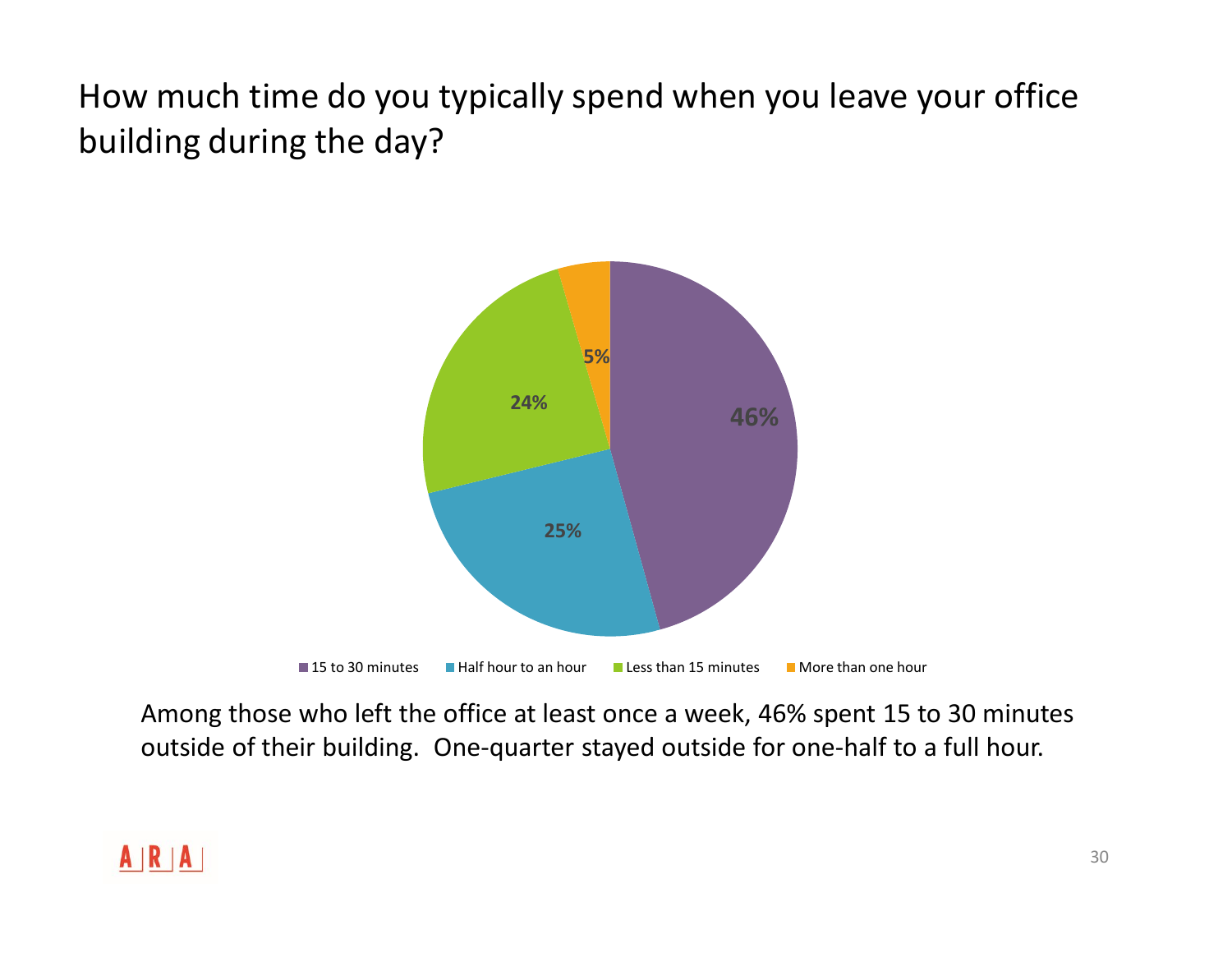How much time do you typically spend when you leave your office building during the day?



Males were marginally more likely to spend the least amount of time outside the office while females were somewhat more inclined to stay outside longer.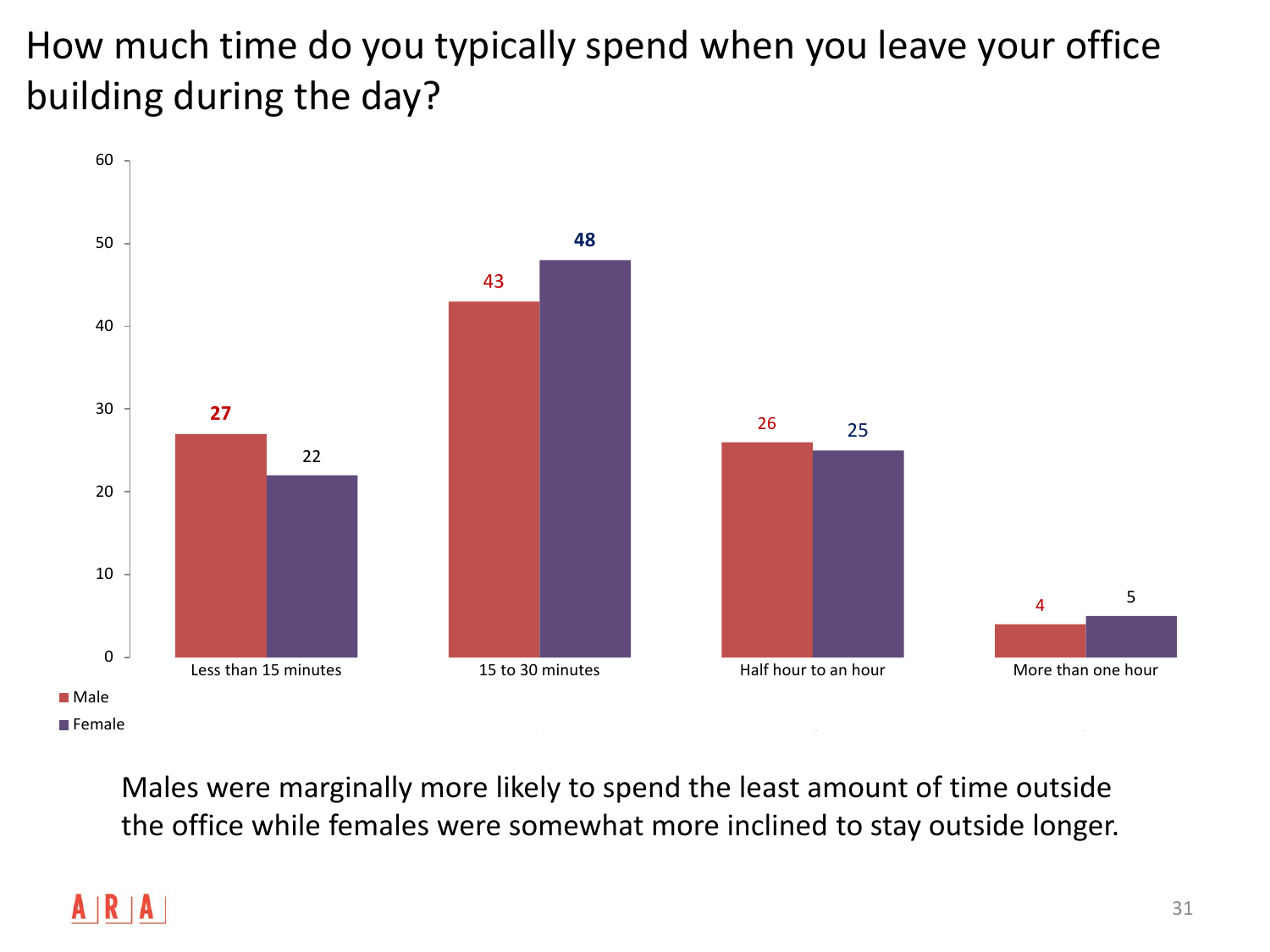# What time do you usually arrive at work in the morning?



Eight out of ten arrived at the office between 8 a.m. and 10 a.m.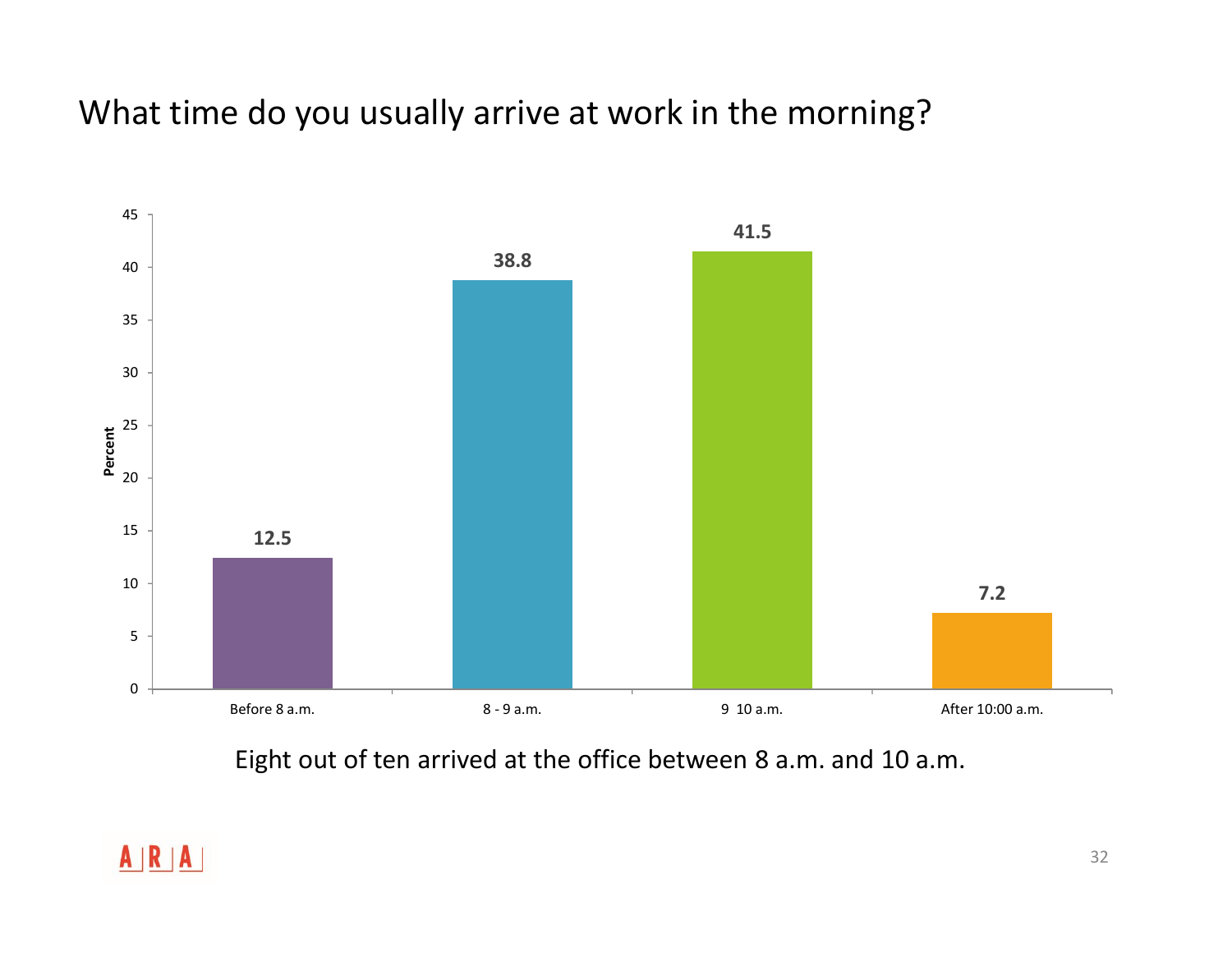## What time do you usually leave work for the day?



Eight out of ten left the office between 5 p.m. and 7 p.m.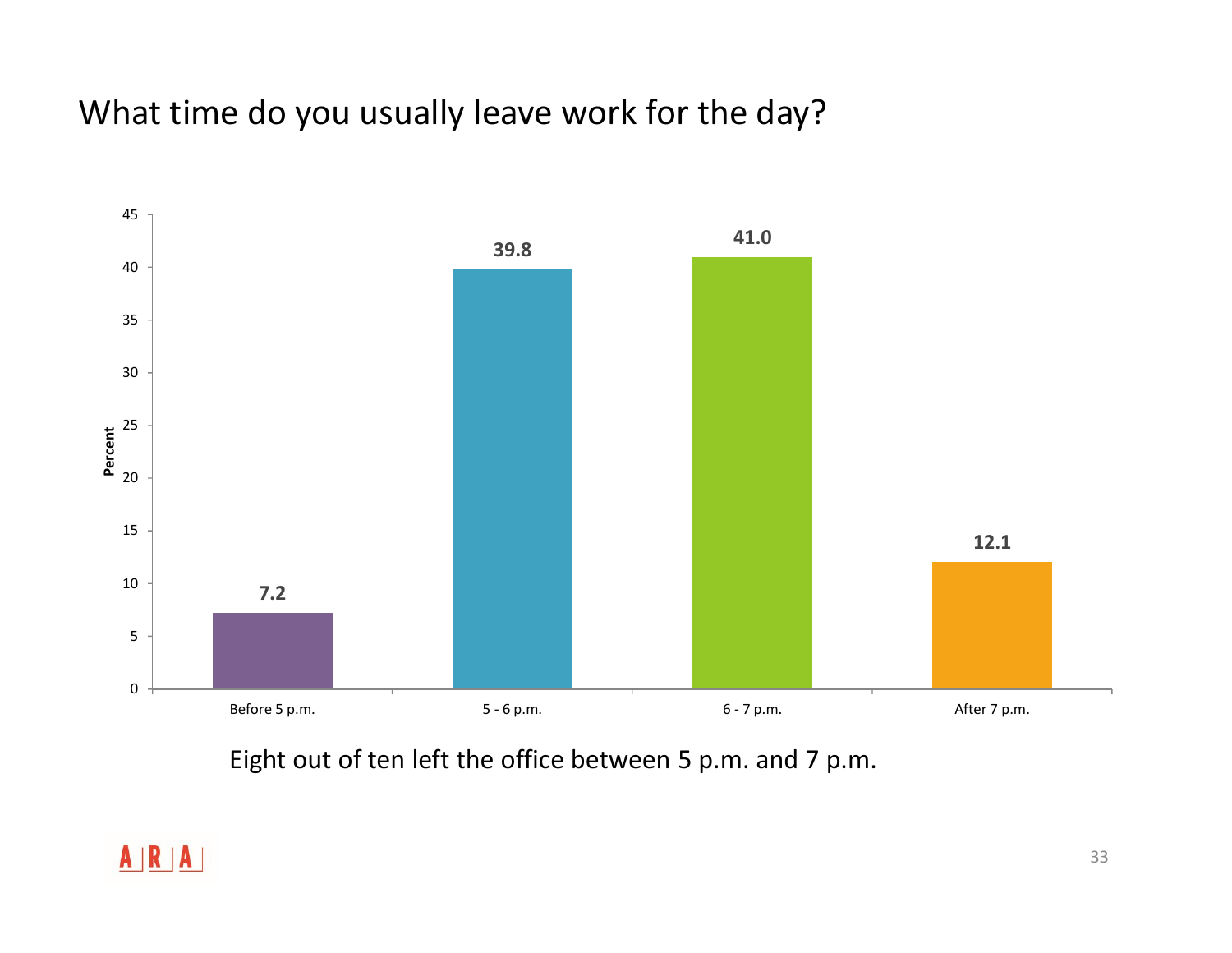Are after-work activities offered in your office building (e.g., office happy hour, rooftop lounging)?



More than one-third knew that their office building offered after-work activities (e.g., office happy hour, rooftop lounging)

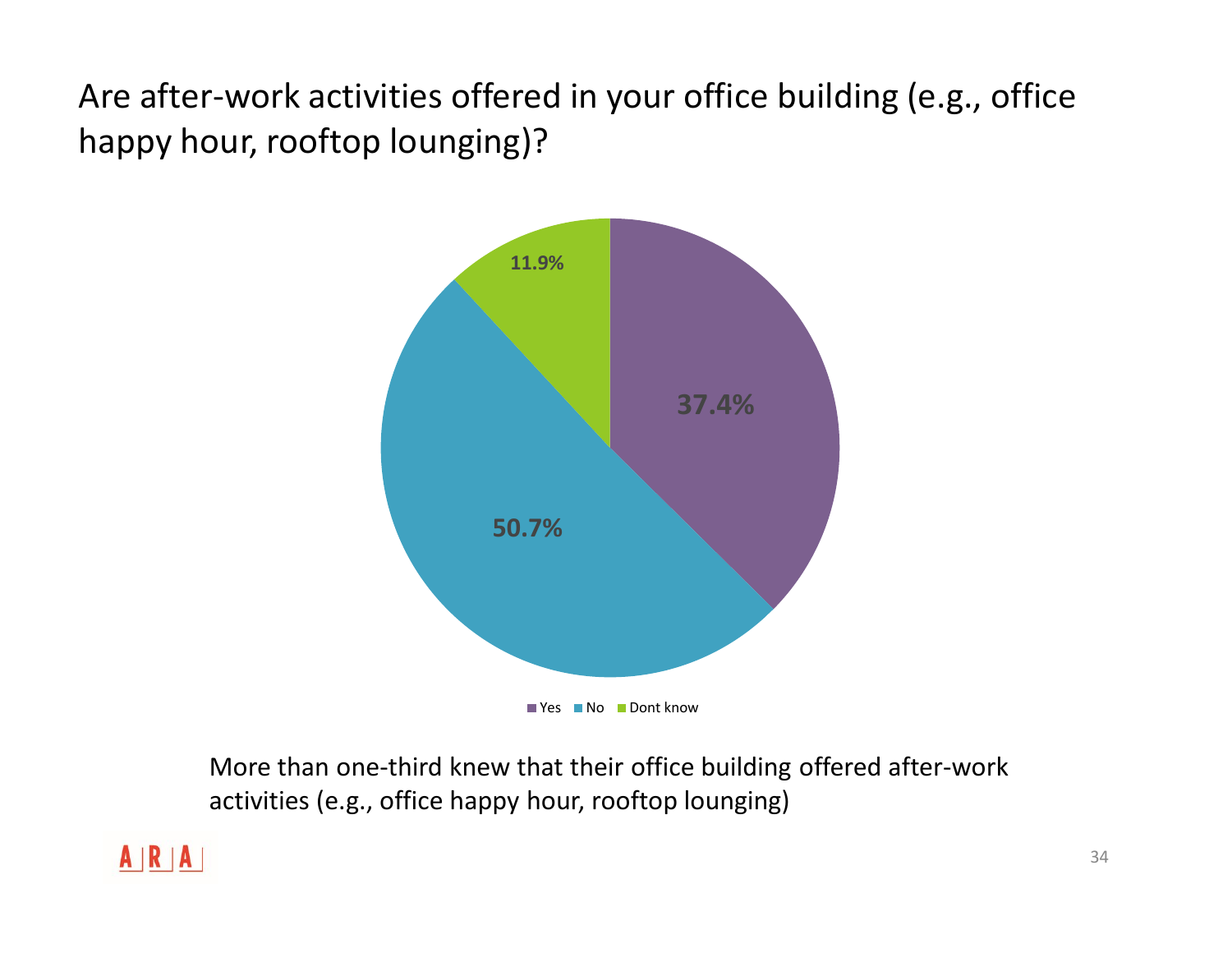How often do you participate in after-work activities located in your office building (e.g., office happy hour, rooftop lounging)?



Among those aware of after-work activities in their building, about one-half participated at least two to three times each month.

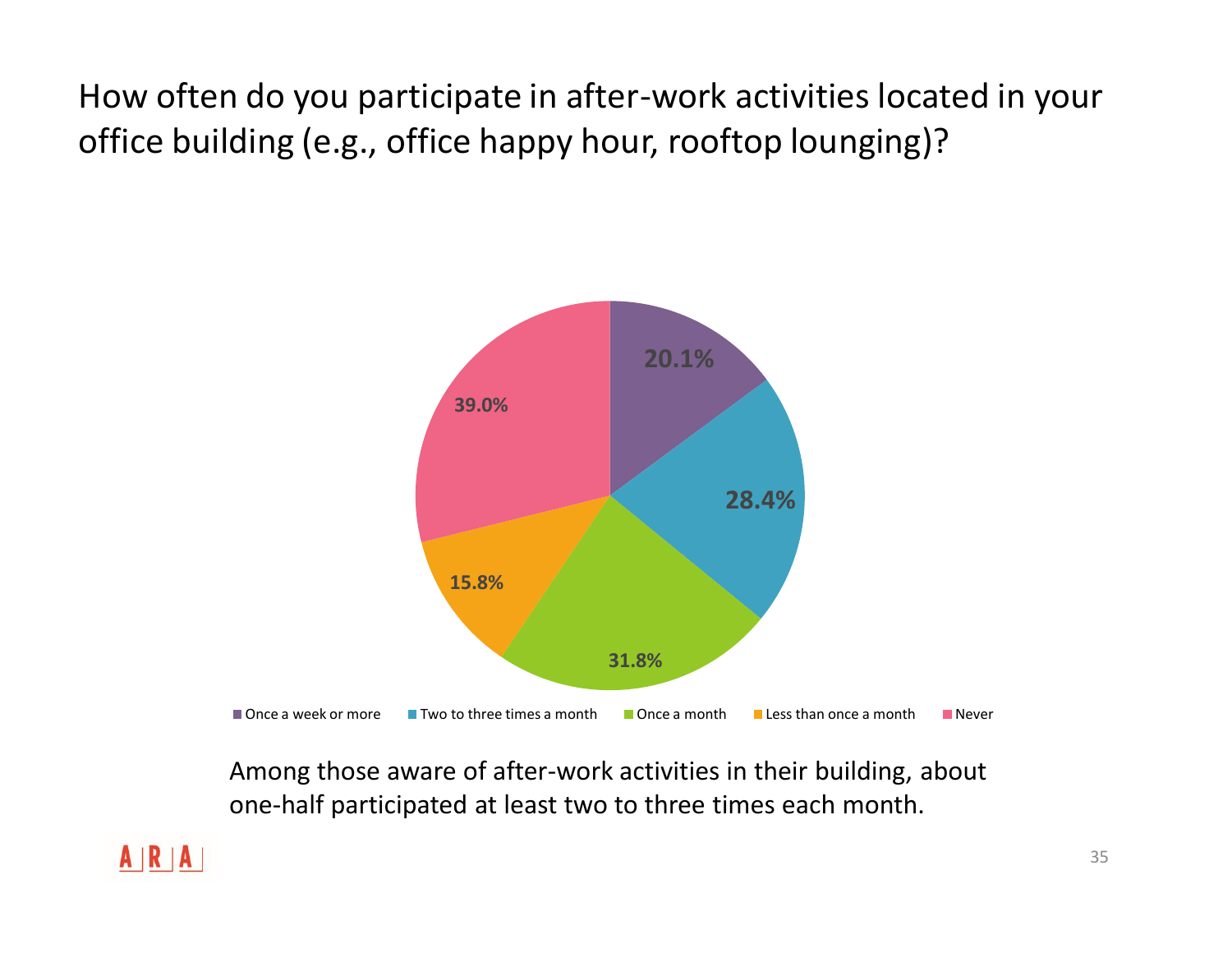# Please indicate your primary means of transportation to and from work.



Nearly nine out of ten rode the subway to and from work. One out of six walked.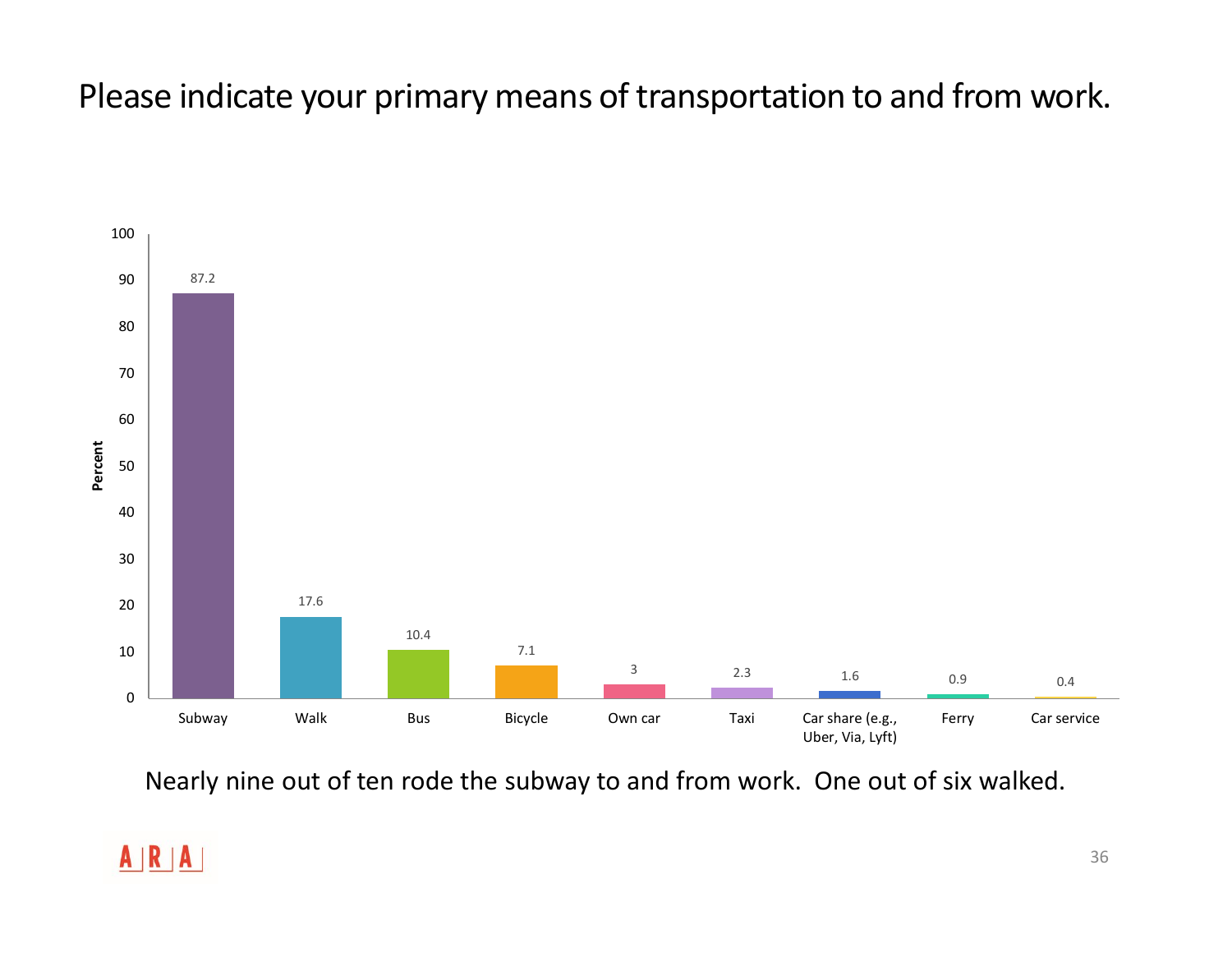# In which field of work are you currently employed?



Almost one-half worked in media and communications (includes publishing).

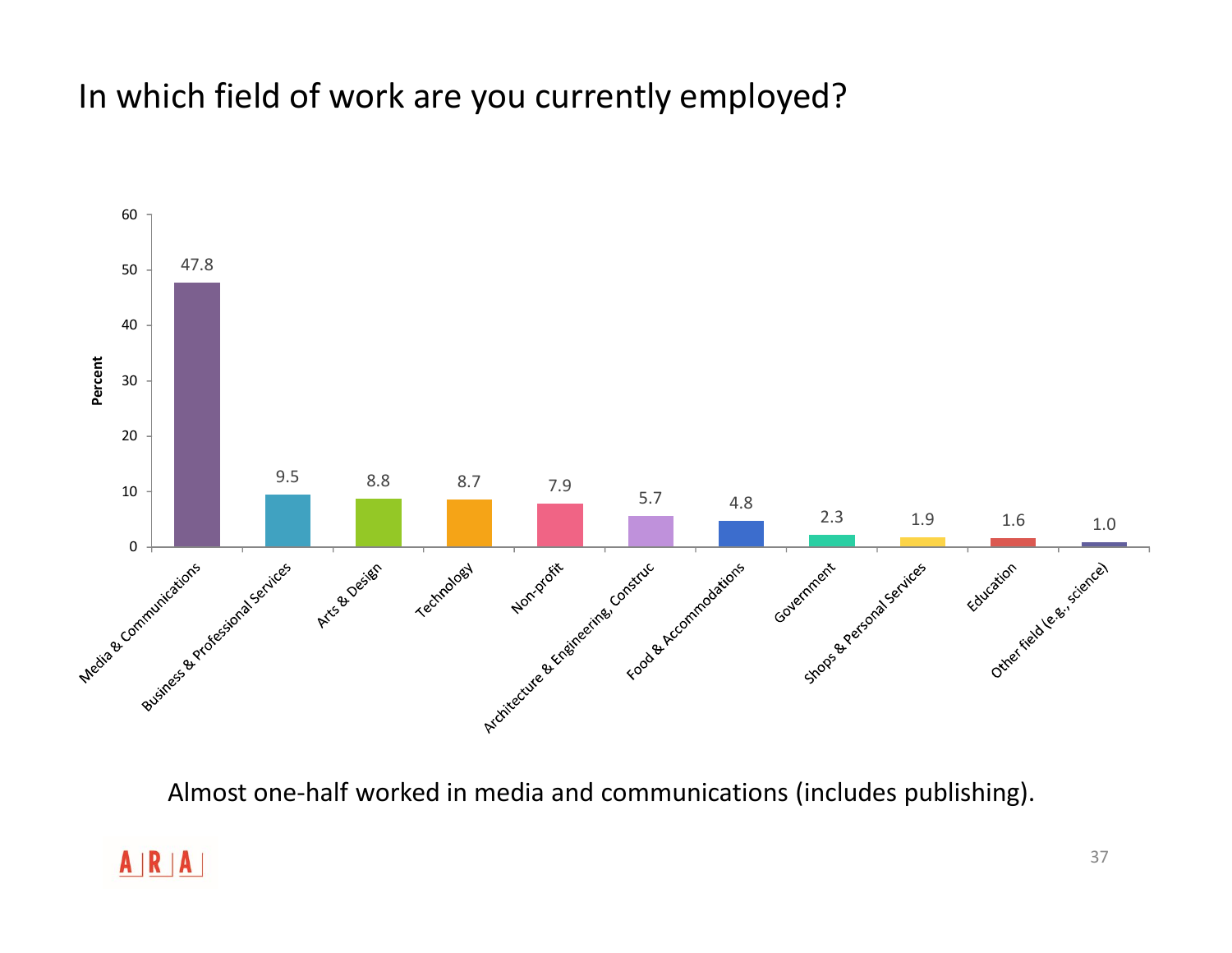# How do you identify your gender…?



Survey findings adjusted by Longitudinal Employer-Household Dynamics (LEHD) data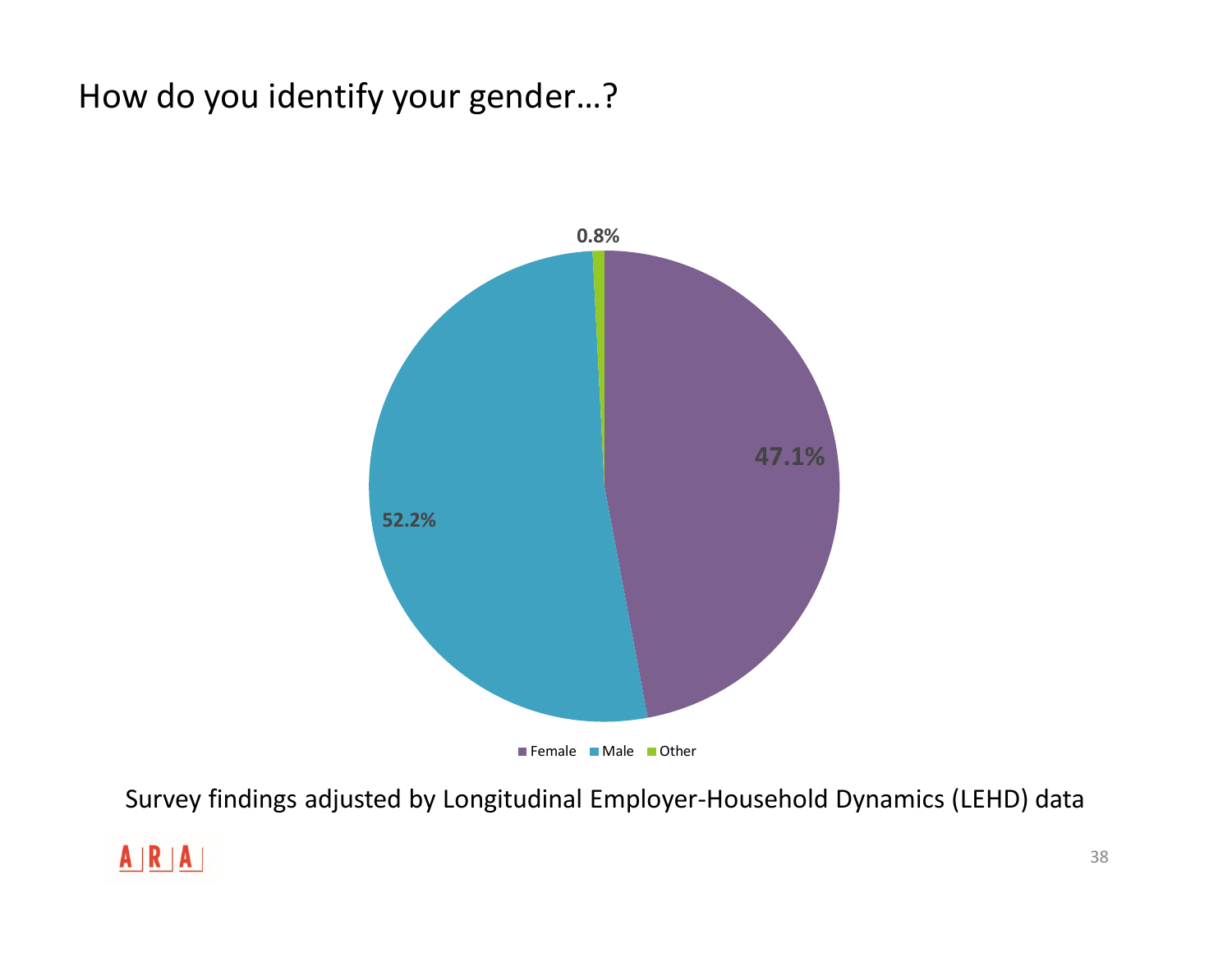# Are you currently…



More than six out of ten were single (never married).

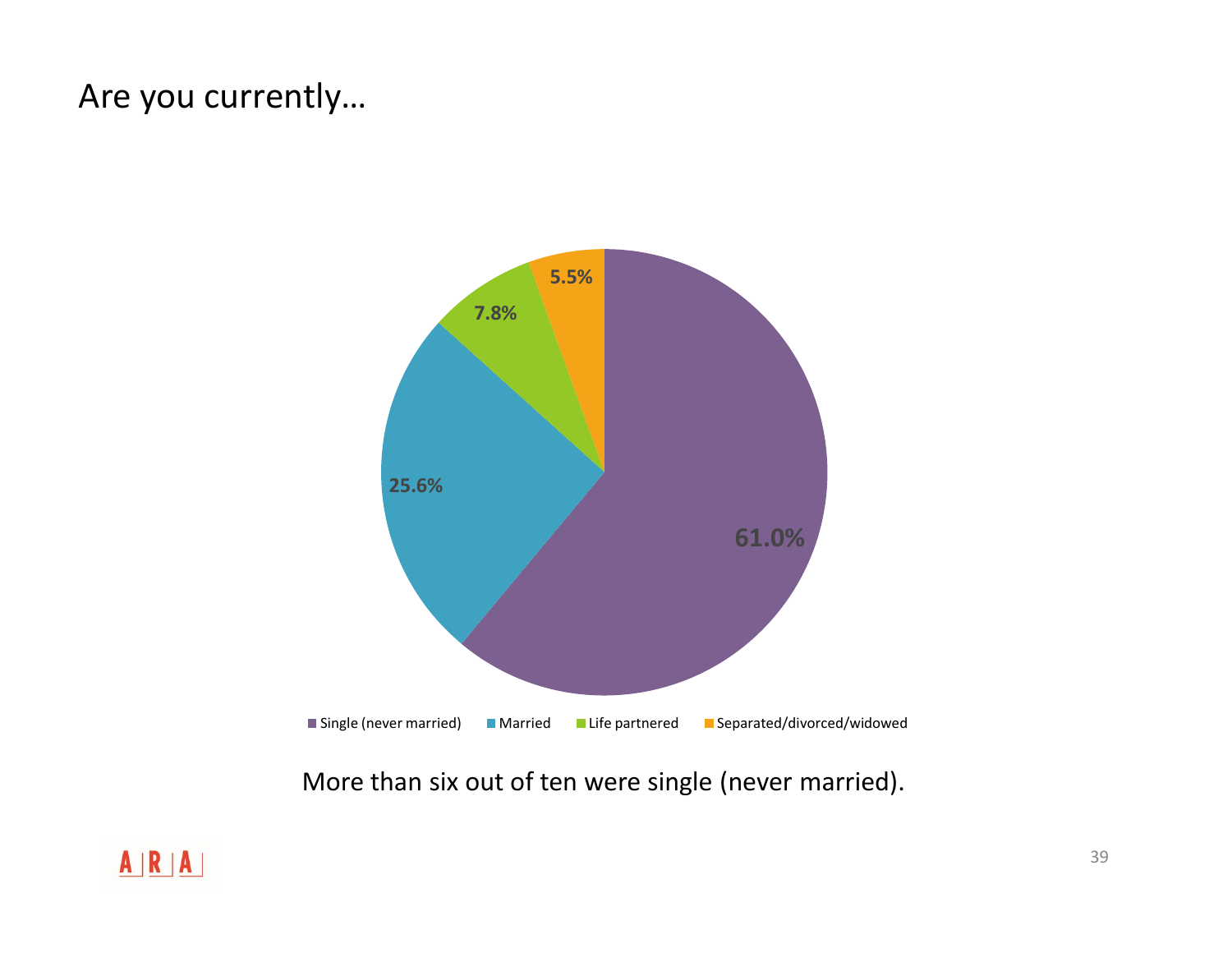# What is the highest degree or level of education you have completed?



Two-thirds had college degrees only; an additional 20 percent had graduate or professional degrees.

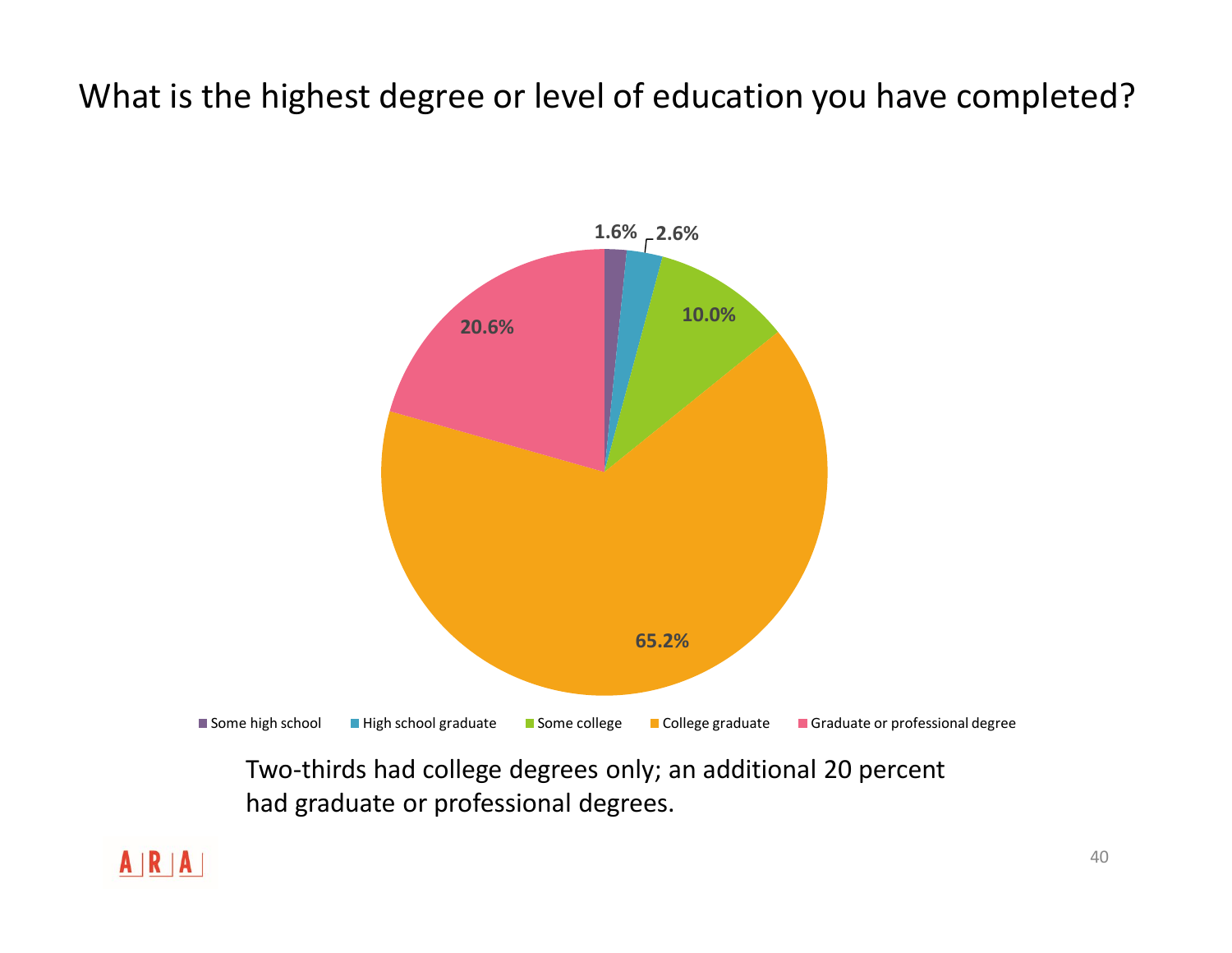# What is your age?



A young workforce, more than six out of ten were under 35 years of age. Overall, 84 percent were under 45. Statistically, mean age was 34 years with a median age of 28.